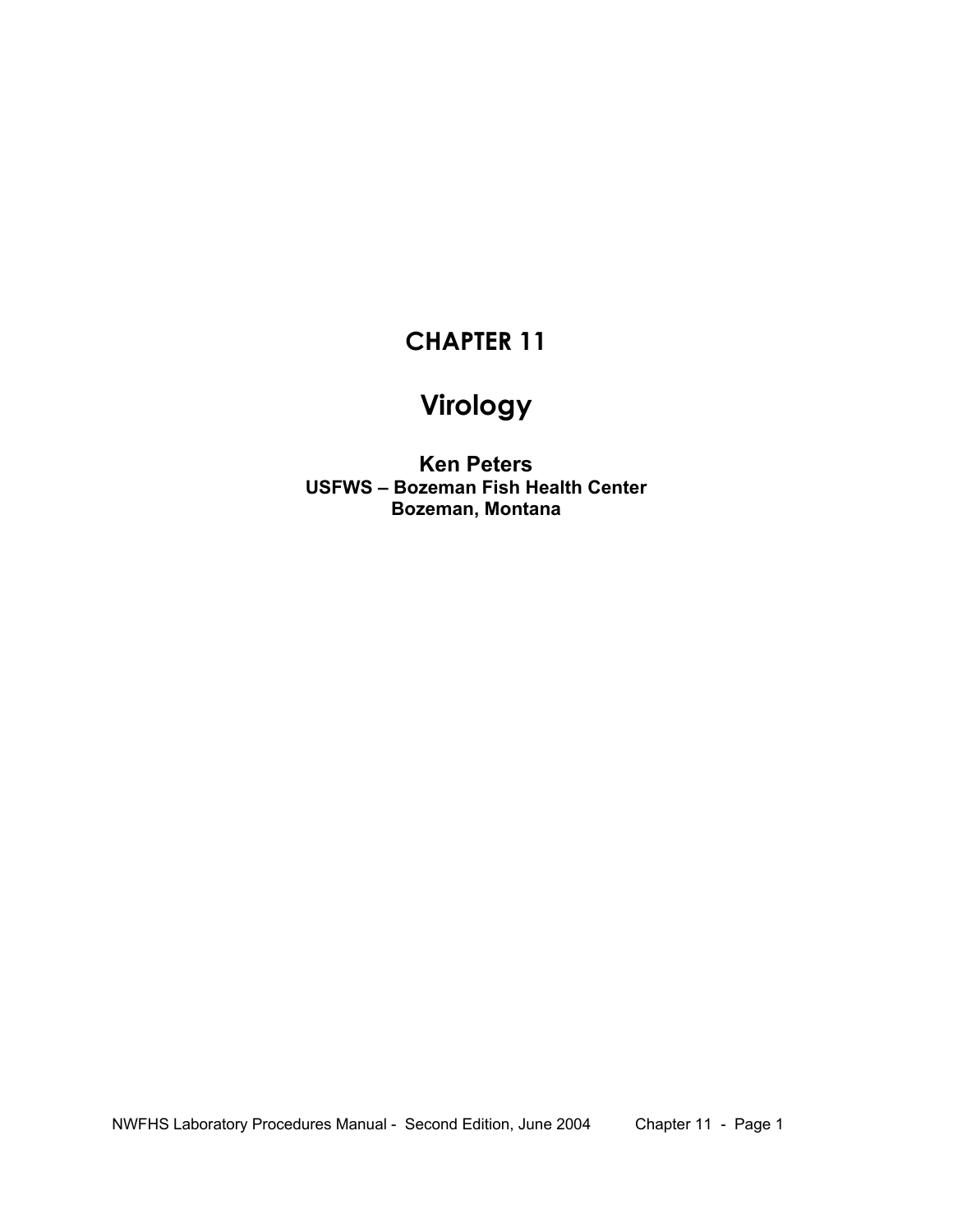## **I. Introduction**

Detection of aquatic animal viruses historically has been by growth and isolation on living cell cultures appropriately researched and chosen for the propagation of target viruses and species of host. Viral detection can also include immunological and nucleotide testing procedures. The determination of a testing procedure is a complex decision involving factors of cost, timeliness, sensitivity, specificity, efficiency, and available host tissues and technology.

For the purposes of the Wild Fish Health Survey, the USFWS has chosen the use of cell culture for initial screening and corroboration of test results using appropriate nucleotide primers of specific viral pathogens in polymerase chain reaction (PCR) tests. Other corroborative tests may also be utilized, including serum neutralization, indirect fluorescent antibody techniques, biotinylated DNA probes, and immuno-dot blot tests (see Chapter 12 - Corroborative Testing of Viral Isolates). The following sections describe the procedures and methods for virology using standard cell culture techniques.

**Definitions**: Several terms are used routinely in virology and throughout this section. A full Glossary of terms can be found in Appendix A.

**Media Formulations:** See Appendix B: Media Used in Tissue Culture and Virology.

## **II. Selection of Appropriate Cell Lines**

All viral testing will utilize cell lines traceable to cell lines from the American Type Culture Collection (ATCC) when available. At the minimum, cell lines will be tested annually for viral sensitivity and mycoplasma infection: see section VI. Quality Control in Tissue Culture, in Chapter 10 -Tissue Culture of Fish Cell Lines. Two cell lines, primary and complimentary outlined in Table 2, will be used for each sample set. Additional cell lines may be used at the discretion of the testing laboratory (Table 2).

All viral testing of salmonids and herring will be on both chinook salmon embryo (CHSE-214) and *epithelioma papillosum cyprini* (EPC).

All viral testing of ictalurids will be on fat head minnow (FHM) or brown bullhead (BB) and chinook salmon embryo (CHSE-214).

All viral testing of acipenserids will be on either white sturgeon spleen (WSS-2) or white sturgeon skin 1 (WSSK-1) and chinook salmon embryo (CHSE-214).

Viral testing for other species will be on cells selected for detection of viruses important for the specific aquatic ecosystem where samples are derived. The testing laboratory will justify the choice of cell lines following the guidelines in Tables 1 and 2.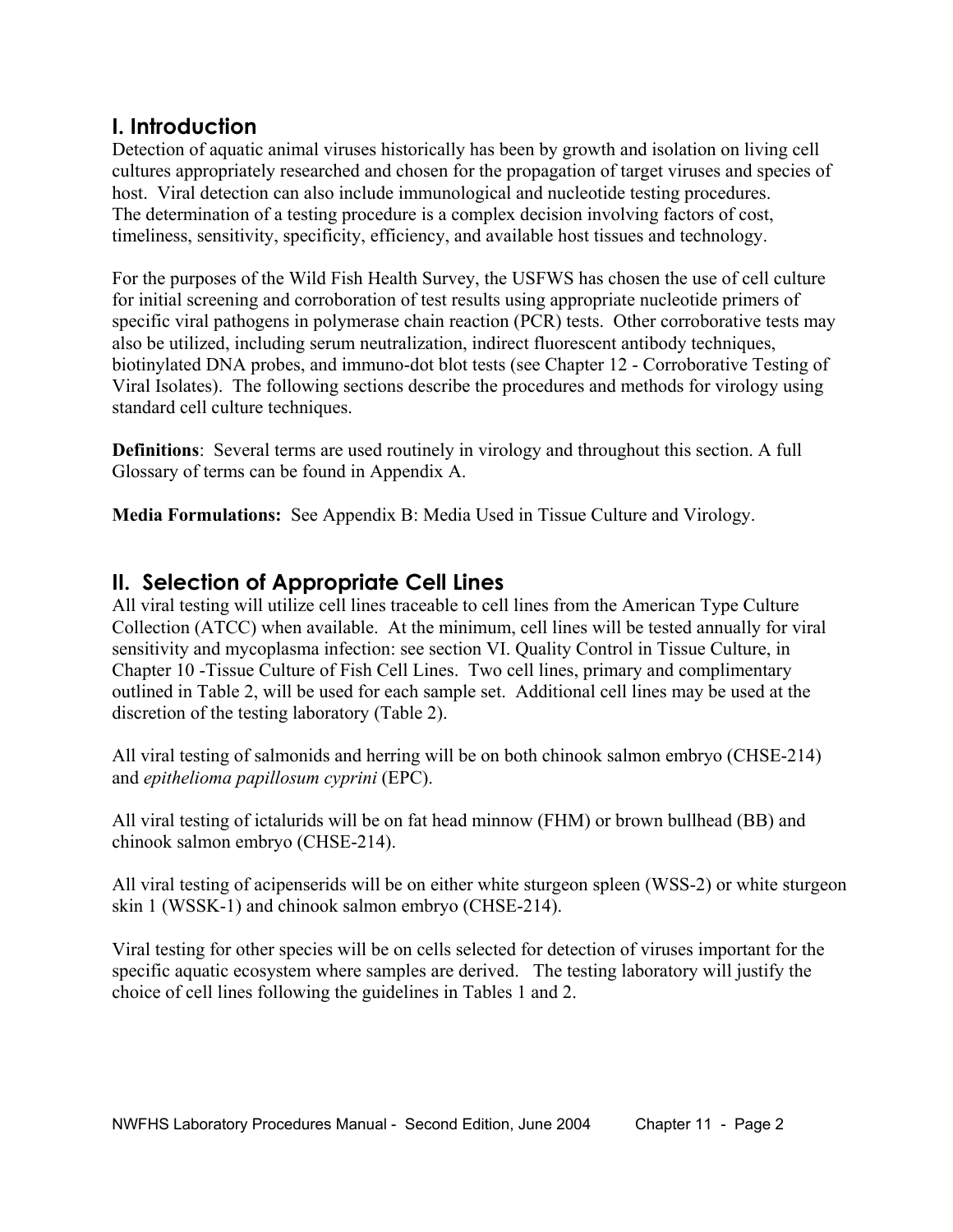| Family<br>Group                      | Primary<br>Cell Line | Incubation<br>Temp $(^{\circ}C)$ | Complimentary<br>Cell Line | Incubation<br>Temp $(^{\circ}C)$ | Virus Groups <sup>a</sup> |
|--------------------------------------|----------------------|----------------------------------|----------------------------|----------------------------------|---------------------------|
| Acipenseridae<br>(Sturgeon)          | WSS-2, WSSK-1        | $15 - 20$                        | <b>CHSE-214</b>            | 15                               | <b>WSHV</b>               |
| Polyodontidae<br>(Paddlefish)        | WSS-2, WSSK-1        | 15                               | <b>CHSE-214</b>            | 20                               | <b>IPNV</b>               |
| Percichthyidae<br>(Temperate Basses) | <b>FHM</b>           | 15                               | <b>CHSE-214</b>            | 25                               | IPNV, LMBV                |
| Cyprinidae<br>(Carp/minnows)         | EPC, FHM             | 15                               | <b>CHSE-214</b>            | 25                               | IPNV, SVCV                |
| Catostomidae<br>(Suckers)            | <b>FHM</b>           | 15                               | CHSE-214                   | 25                               | <b>IPNV</b>               |
| Centrarchidae<br>(Sunfishes)         | FHM, BF-2            | 15                               | <b>CHSE-214</b>            | 25                               | IPNV, LMBV                |
| Percidae<br>(Perch)                  | <b>FHM</b>           | 15                               | <b>CHSE-214</b>            | 25                               | IPNV, LMBV                |
| Salmonidae<br>(Trout / Salmon)       | <b>CHSE-214</b>      | 15                               | <b>EPC</b>                 | 15                               | IPNV, IHN,<br>VHS, OMV    |
| Clupeidae<br>(Herring)               | <b>CHSE-214</b>      | 15                               | <b>EPC</b>                 | 15                               | IPNV, IHN,<br>VHS, OMV    |
| Ictaluridae<br>(Catfish)             | BB, FHM              | 15                               | <b>CHSE-214</b>            | 25                               | <b>IPNV</b>               |
| Other                                | <b>FHM</b>           | 15                               | CHSE-21                    | 25                               | <b>IPNV</b>               |

#### **Table 1 - Recommended cell lines to detect target viruses in various fish families.**

<sup>a</sup> Viruses: IPNV- Infectious Pancreatic Necrosis Virus and other related aquatic birnaviruses; WSHV - White Sturgeon Herpesvirus; IHNV- Infectious Hematopoietic Necrosis Virus; VHSV - Viral Hemorrhagic Septicemia Virus; OMV - *Oncorhynchus masou* Virus; LMBV – Largemouth Bass Virus; SVCV, Spring Viremia of Carp Virus. See Table 2 for detection of specific viruses, or viruses of regional interest such as ISAV and SVCV.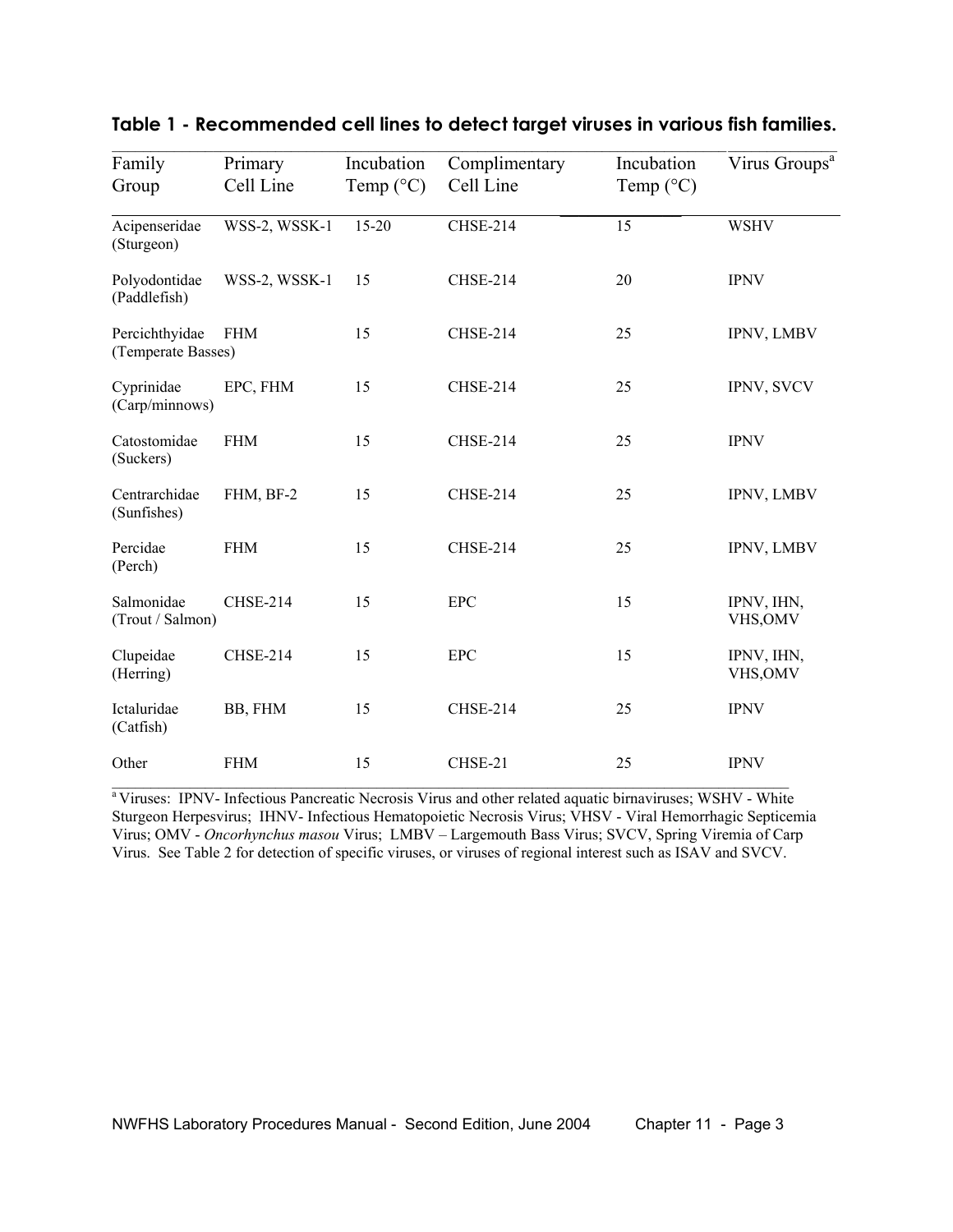| Virus                    | Primary      | Complimentary | Incubation         |                                    |
|--------------------------|--------------|---------------|--------------------|------------------------------------|
|                          | Cell Line(s) | Cell Line     | Temp $(^{\circ}C)$ | Corroborative Test(s) <sup>c</sup> |
| <b>IHNV</b>              | <b>CHSE</b>  | <b>EPC</b>    | 15                 | PCR, SNA, IFAT, BDNAP              |
| <b>IPNV</b>              | <b>CHSE</b>  | <b>EPC</b>    | 15                 | PCR, SNA                           |
| <b>ISAV</b> <sup>a</sup> | ASK, SHK-1   | <b>CHSE</b>   | 15                 | <b>PCR</b>                         |
| <b>LMBV</b>              | FHM, BF-2    | <b>CHSE</b>   | $20 - 25$          | <b>PCR</b>                         |
| <b>OMV</b>               | <b>CHSE</b>  | <b>EPC</b>    | 15                 | <b>PCR</b>                         |
| $SVCV^b$                 | EPC, FHM     | <b>CHSE</b>   | $20 - 25$          | <b>PCR</b>                         |
| <b>VHSV</b>              | <b>EPC</b>   | <b>CHSE</b>   | 15                 | PCR, SNA, BDNAP                    |
| <b>WSHV</b>              | WSS-2, WSSK  | <b>CHSE</b>   | 20                 | <b>PCR</b>                         |
|                          |              |               |                    |                                    |

#### **Table 2 - Recommended cell lines for detection of specific target viruses.**

<sup>a,b</sup> PRI Viruses: ISAV- Infectious Salmon Anemia Virus; SVCV- Spring Viremia of Carp Virus.<br><sup>c</sup> PCP - Polymerese Chein Beastion: SN - Serum Neutrelization Assey, JEAT - Indirect Eluorescom

 PCR- Polymerase Chain Reaction; SN- Serum Neutralization Assay, IFAT- Indirect Fluorescent Antibody Test; BDNAP- Biotinylated DNA Probe; (see Chapter 12).

## **III. Target Tissues**

For purposes of the Survey, most tissue collection will focus on organ samples from sub-adult animals. If sexually mature adults are available, the additional testing of coelomic fluid (ovarian fluid) from gravid females or seminal fluid from gravid males may also be done. Individual samples are encouraged, but samples may be pooled if necessary. No more than 5 individuals may be pooled into a single sample and samples from individuals must be approximately the same size. The following outline summarizes suggested sampling but the individual situation will dictate the best sample for viral testing.

### **A. JUVENILE FISH** ≤ **7.0 cm IN LENGTH**

- 1. Fish 2.5 cm or less in length use whole, cut off and discard any visible yolk sac
- 2. Fish 2.5 to 4.0 cm cut off and discard heads and tails
- 3. Fish 4.0 to 7.0 cm use viscera

### **B. JUVENILE FISH > 7.0 cm IN LENGTH**

1. Kidney and spleen

### **C. ADULT FISH**

- 1. Females kidney and spleen, ovarian fluid from spawning or post-spawning fish.
- 2. Males kidney and spleen, seminal fluid can be useful if organs are unavailable.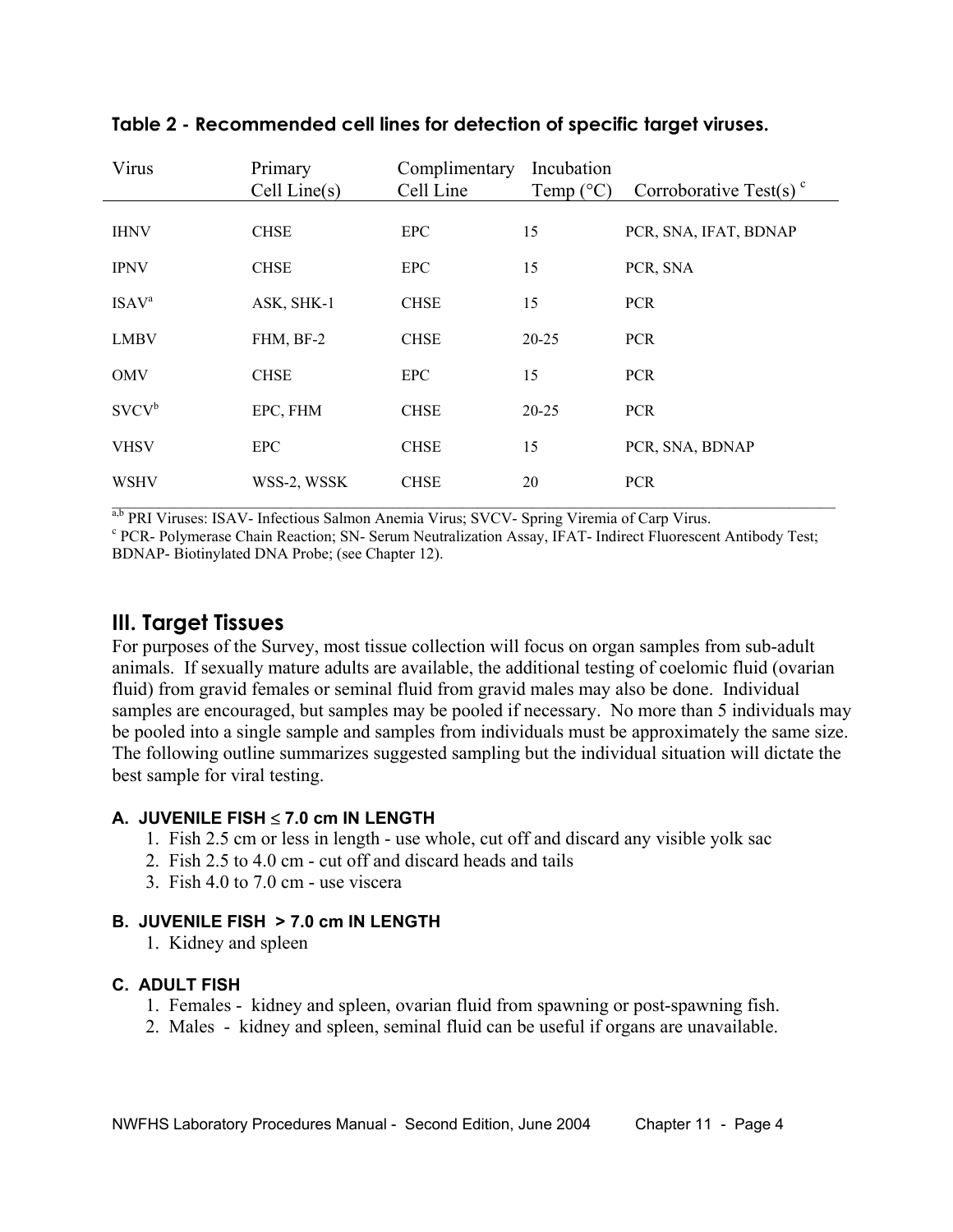## **IV. Tissue Collection Procedures**

### **A. WHOLE ALEVIN OR JUVENILE FISHES <7 cm IN LENGTH**

1.Place 1 to 5 fish samples as described above into each Whirl-Pak® bag or sterile snap cap tube per pooled sample. Keep all samples cool during the collection procedure.

### **B. TISSUE SAMPLES FROM FISH > 7 cm IN LENGTH**

- 1. Aseptically, remove a piece of the kidney and spleen from each fish with forceps, scissors, scalpel and/or tongue depressor. For pooled samples, combine tissue samples from each fish into a single Whirl-Pak® bag or snap cap tube. The total sample for each bag or tube should be at least 0.5 g of tissue.
- 2. Seal Whirl-Pak® bag or tube. Keep samples cool while collecting remainder of samples.
- 3. Between each fish or pooled sample, clean instruments of any tissue with gauze sponges dipped in 70% ETOH, alcohol rinse, or wipe with iodophor followed by sterile water rinse.

### **C. PROCEDURES FOR COLLECTING COELOMIC (OVARIAN) FLUID SAMPLES**

- 1. Disinfect the abdomen of the fish with iodophor and wipe with a clean paper towel to remove any disinfectant or mucous which could drip into the sample.
- 2. Partially strip ovarian fluid from one female fish into a clean paper cup. If possible, avoid extrusion of blood, fecal material, and nematodes.
- 3. Crimp edge of paper cup to "strain out" any eggs present and pour 2-5 mL ovarian fluid from each fish into one tube per fish if samples are individual. Pour 1-2 mL per per fish if samples are pooled. Do not fill tube completely full. Do not palm or warm fluid, which could inactivate low levels of virus if present.
- 4. Tightly cap and place in tube rack. Keep all filled tubes in cooler chest on blue or wet ice while collecting remainder of samples.

**An Alternative Method** - Drawing ovarian fluid using an automatic pipettor if *in situ* contamination is a problem.

- a. Install sterile tip on pipettor. Insert tip into the uro-genital opening of the fish while applying light pressure to the body.
- b. Draw up a sample of ovarian fluid and place in one sterile tube per fish or pooled sample. Discard tips between samples.

### **D. PROCEDURE FOR COLLECTING SEMINAL FLUID:**

1. Express seminal fluid from gravid male into clean paper cup.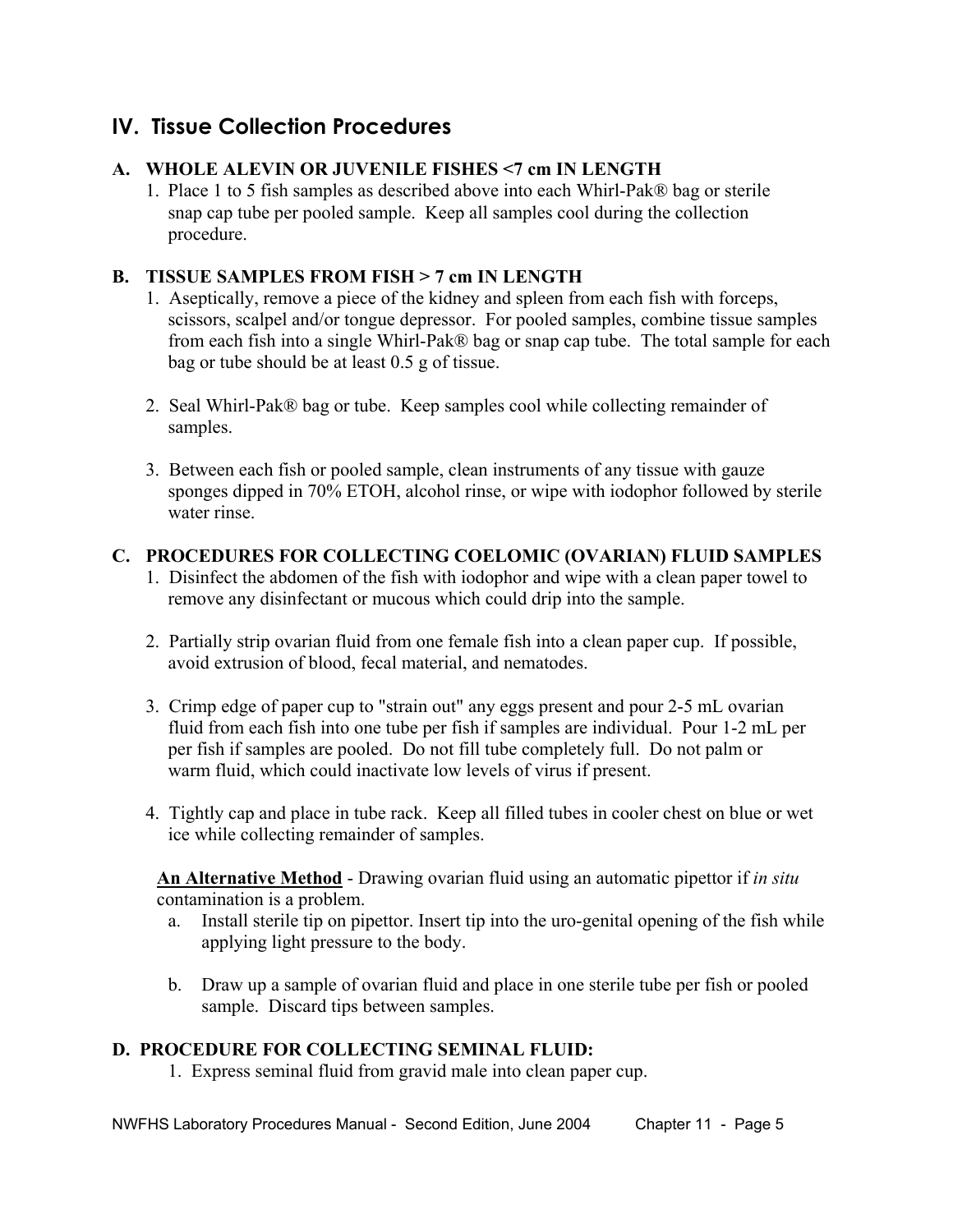- 2. Pour 2-5 mL into tube for individual samples. Pour 1-2 mL into tube for pooled samples.
- 3. Tightly cap and place in tube rack.
- 4. Keep all filled tubes in cooler chest on blue or wet ice while collecting remainder of samples.

## **V. Transport of Tissue Samples**

### **A. PACKING AND SHIPPING SAMPLES**

- 1. Check seals on bags or tubes to ensure closure.
- 2. Place Whirl-Pak® bags into large plastic bag. Label bag with number of samples, location sample taken, sample type, date, life stage, species of fish and enclose a completed sample Submission Form (Chapter 2 – Appendix B).
- 3. Place tubes in proper rack, enclose in large plastic bag and label with appropriate information according to submission form.
- 4. Keep samples cool by transporting them in a suitable container with blue ice or bagged wet ice. Do not allow samples to freeze or expose them to UV light.
- 5. Check with receiving laboratory on special shipping instructions if samples are not delivered in person.

## **VI. Processing Tissue, Coelomic and Seminal Fluid Samples**

### **A. PROCESSING TISSUE SAMPLES**

All samples for viral testing should be processed within 48 hours and inoculated onto cell lines within 72 hours of collection. As during sampling and transport, care is taken to protect samples from UV light, freezing, or high temperatures that are lethal to the viruses of interest. Aseptic technique is required.

- 1. If transport medium is used, it is poured off and disinfected before discarding.
- 2. Tare balance with an empty tube or bag and weigh sample to the nearest 0.1 g.
- 3. Add sample dilution medium (Appendix B) to equal a 1:10 dilution (w/v). If toxicity is likely or suspected, additional tissue dilutions from 1:20 to 1:100 can be made. Final dilution prior to inoculation of tissue samples onto cell cultures must not exceed 1:100  $(v/v)$ .
- 4. Homogenize samples using a Stomacher® (Virtis® or Contorque® grinders require

NWFHS Laboratory Procedures Manual - Second Edition, June 2004 Chapter 11 - Page 6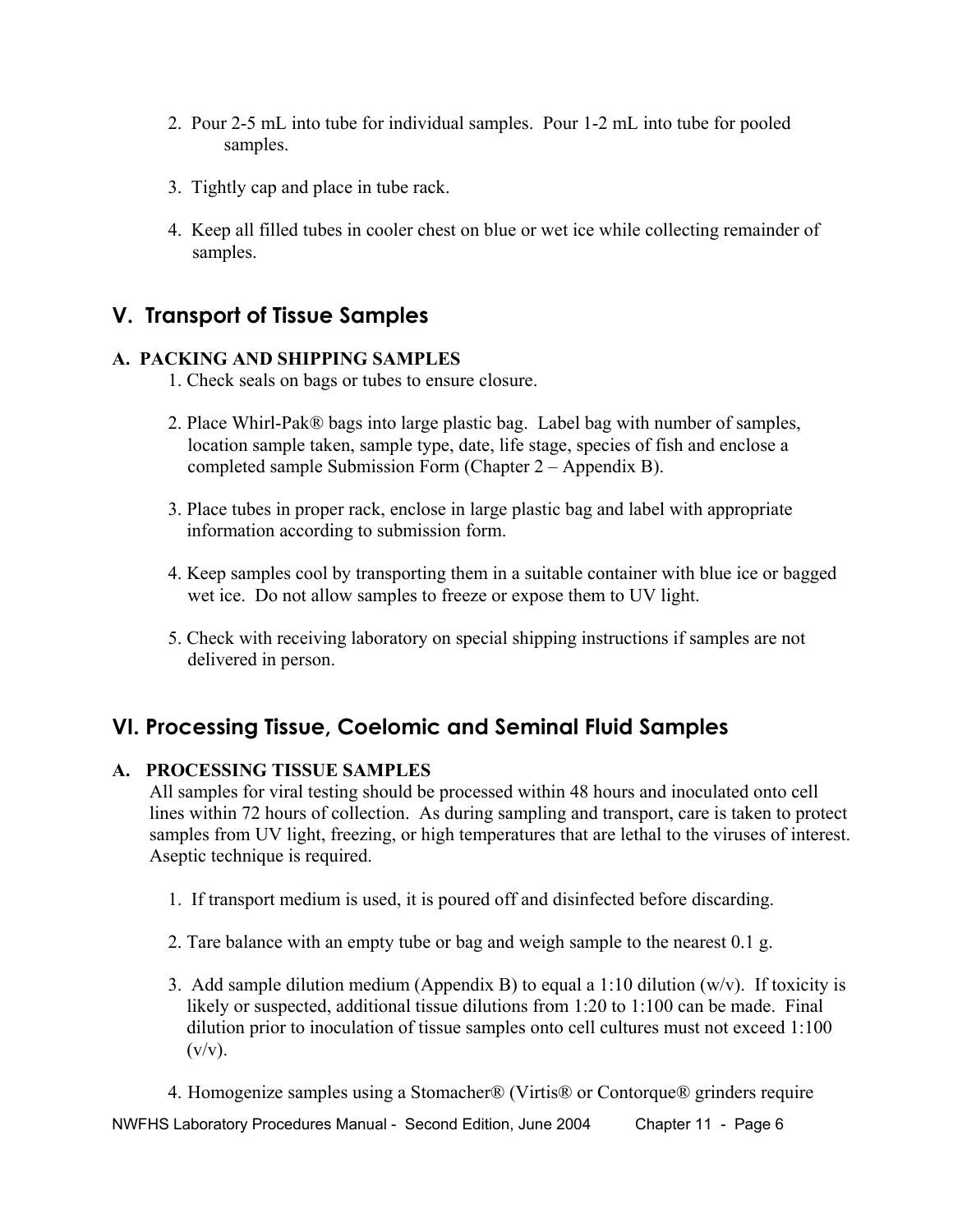considerable disinfection of containers between samples). Pour or pipet  $\sim$  3-4 mL into a 12x75mm snap-cap tube.

- 5. Centrifuge tissue samples at 2000-3000 X g for 20 minutes.
- 6. Without disturbing the pellet, aseptically pipette 1 mL supernatant from each sample into its respective tube containing 1 mL of antibiotic incubation medium (Appendix B) and vortex. Sample dilution is now 1:20 v/v. Depending on tissue type, fatty material may accumulate near the surface of the tube. Be sure to collect supernatant from below the floating material. Label tubes.
- 7. Incubate for 2 hours at 15°C or 12-24 hours at 4°C.
- 8. Samples are re-centrifuged at 2000-3000 X g for 15 minutes and supernatant is inoculated onto tissue cultures as described in inoculation procedures (Section VIII).

### **B. PROCESSING COELOMIC (OVARIAN) OR SEMINAL FLUID**

- 1. Centrifuge ovarian or seminal fluid samples at 2000x g for 20 min if using polypropylene tubes. It is optimal to process in a refrigerated centrifuge at 4°C to prevent warming of the sample.
- 2. Undiluted ovarian fluid may be used to inoculate cell cultures or up to a 1:5 dilution (1 part ovarian fluid to 4 parts antibiotic incubation medium)(Appendix B) may be used. If a dilution is made, aseptically pipette supernatant without disturbing pellet from each sample into its respective tube containing antibiotic incubation medium and vortex. Label tubes.
- 3. Incubate for 2 hours at 15°C or 12-24 hours at 4°C.
- 4. Samples are re-centrifuged at 2000-3000 X g for 15 minutes and supernatant is inoculated onto tissue cultures as described in inoculation procedures (Section VIII).

## **VII. Preparing Viral Test Plates**

The quantal assay (also referred to as endpoint dilution) is used to examine fish when only the presence or absence of a virus needs to be verified which is the purpose of the Survey. Flatbottomed 24 well plates are usually used for this assay but other cell culture plates may be used if applicable. For determination of the Tissue Culture Infective Dose  $-50\%$  endpoint (TCID<sub>50</sub>) of a virus sample or isolate, replicate samples are necessary and 96 well plates become more useful. The  $TCID_{50}$  assay is not routinely used in the Survey because the numbers of replicate dilutions required are often not practical. Thus, no methods will be included in this manual. Reed and Muench (1938) and Rovozzo and Burke (1973) describe the procedures for the TCID50 assay. The plaque assay is another quantification method that determines plaque forming units (PFU) or infectious particles (I.P.) of a sample. Flat-bottomed 24 well plates may be used for this, but several dilutions are necessary to accurately assess the titer of PFUs. The Survey has determined not to use this test for screening. Burke and Mulcahy (1980) describe the procedure for the plaque assay.

NWFHS Laboratory Procedures Manual - Second Edition, June 2004 Chapter 11 - Page 7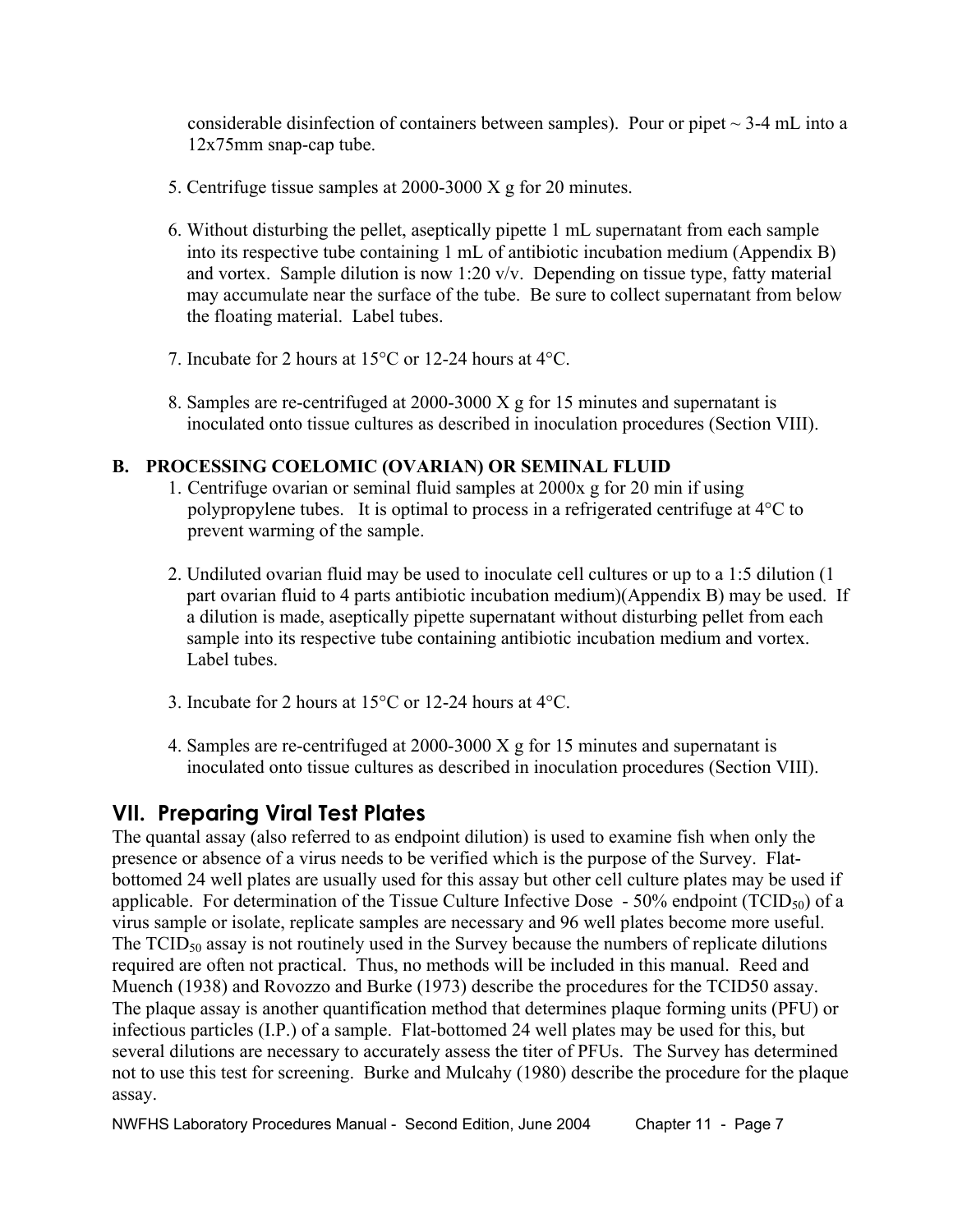### **A. SEEDING FLAT-BOTTOMED 24 (16mm) WELL PLATES**

- 1. Determine number of plates needed for the assay. Remember that all samples will be inoculated onto at least two cell lines (i.e. EPC and CHSE-214). Sample inoculations will be done in duplicate on each cell line. Additionally, both monolayer and sham controls are needed, at least one set per accession number or more if several plates are used.
- 2. Remove confluent cell monolayer from a tissue flask using methods described in Chapter 10, Section III, Maintenance of Stock Cell Lines – Passage of Confluent Cell Monolayers.
- 3. Pipette 0.5 1.0mL cell suspension into each well of the plate(s). Mix the cell suspension frequently to keep the cells homogeneously suspended.
- 4. Add a few extra drops of MEM-10 to all corner wells to compensate for evaporation.
- 5. Any liquid spilled between wells may be aspirated off or dried by use of sterile gauze. Cover each plate with the accompanying lid.
- 6. Label each plate with the date, cell line initials, passage number, and operator initials. Seal lid to base with tape and place plate(s) in a plastic bag or into an airtight plastic container.
- 7. Incubate at a temperature appropriate for the particular cell line (Chapter 10 Table 2) until at least 80% confluent without changing the medium. Following seeding guidelines from Chapter 10 (Table 1), monolayers should be confluent within 24 hours. If necessary, plates can be made the same day as inoculation but they will have to be seeded with more cells. However, same day inoculation does not necessarily result in any earlier detection of virus.

## **VIII. Inoculating Plates with Samples**

### **A. MATERIALS**

- 1. Appropriate number of cell monolayers to be inoculated which are at least 80% confluent, approximately 24 hours old (do not use plates in which cells have been confluent more than 3 days), and are visually healthy. EPC cell monolayers may require thicker confluency to avoid retraction when placed at 15°C.
- 2. Ovarian fluid and/or tissue samples.
- 3. Dilution blanks containing MEM-5 with or without antibiotics (Appendix B).
- 4. Pipettor and sterile pipette tips.
- 5. Plate seal, plastic bags, or airtight plastic containers.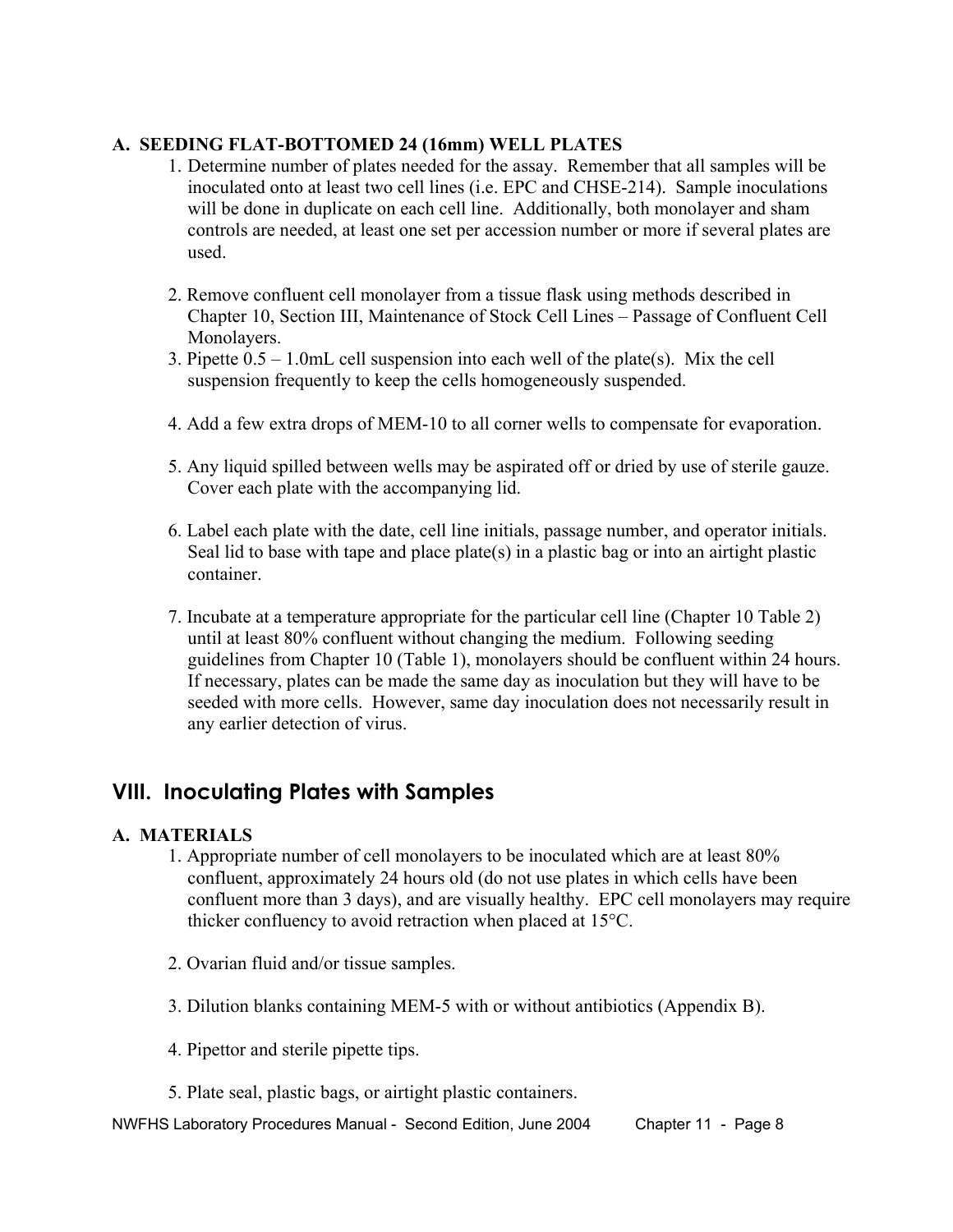#### **B. INOCULATING CELLS WITH SAMPLES**

- 1. Label each plate with the inoculation date and case number. The assay is usually done with the plate aligned with 6 columns across the top and 4 rows down. Label wells with sample numbers and identify controls.
- 2. Decant medium from wells by inverting the plates over a bleach bucket or use a pipet to aspirate off, leaving a small amount of medium on the cells to prevent drying in the center.
- 3. Inoculate with replication at least 2 cm<sup>2</sup> of cell monolayer with a minimum of 100 $\mu$ L from each sample.
	- 4. Inoculate negative control wells with 100µL of antibiotic incubation medium diluted to the same concentration as the test samples.
	- 5. To allow for viral adsorption, incubate plates for 1 hour with gentle rocking at least every 15 minutes or continuously on a laboratory rocker.
		- a. Incubation temperature for IPNV, IHNV, VHSV, ISAV, and OMV is 15°C.
		- b. Incubation temperature for LMBV, SVCV, and WSHV is 20-25°C.
	- 6. Dispense an adequate volume of appropriate tissue culture medium into each well of the plate. MEM-5/Hepes (Appendix B.F) works well in an open system for all cell lines listed in Table 1 except ASK and SHK-1 which respond better to Leibovitz L-15 (Appendix B.H). If using 24 well plates, 0.5 mL of medium per well is generally adequate.
	- 7. Seal each plate with plate film, or place in an airtight container.
	- 8. Following inoculation of monolayers, remaining tissue or ovarian fluid products are kept at 4°C until completion of all assays. Subsequent to the completion of all assays, all material is decontaminated and discarded.

#### **C. MINIMUM LEVELS OF DETECTION (assuming replicate wells)**

- 1. For tissues, it is 50 infectious particles (I.P.)/g pooled sample or 250 I.P/mL/fish.
- 2. For ovarian fluid, not pooled, it is 10 I.P./mL
- 3. For ovarian fluids, pooled, it is 10 I.P./mL pooled sample or 50 I.P./mL/fish for a 5 fish pool.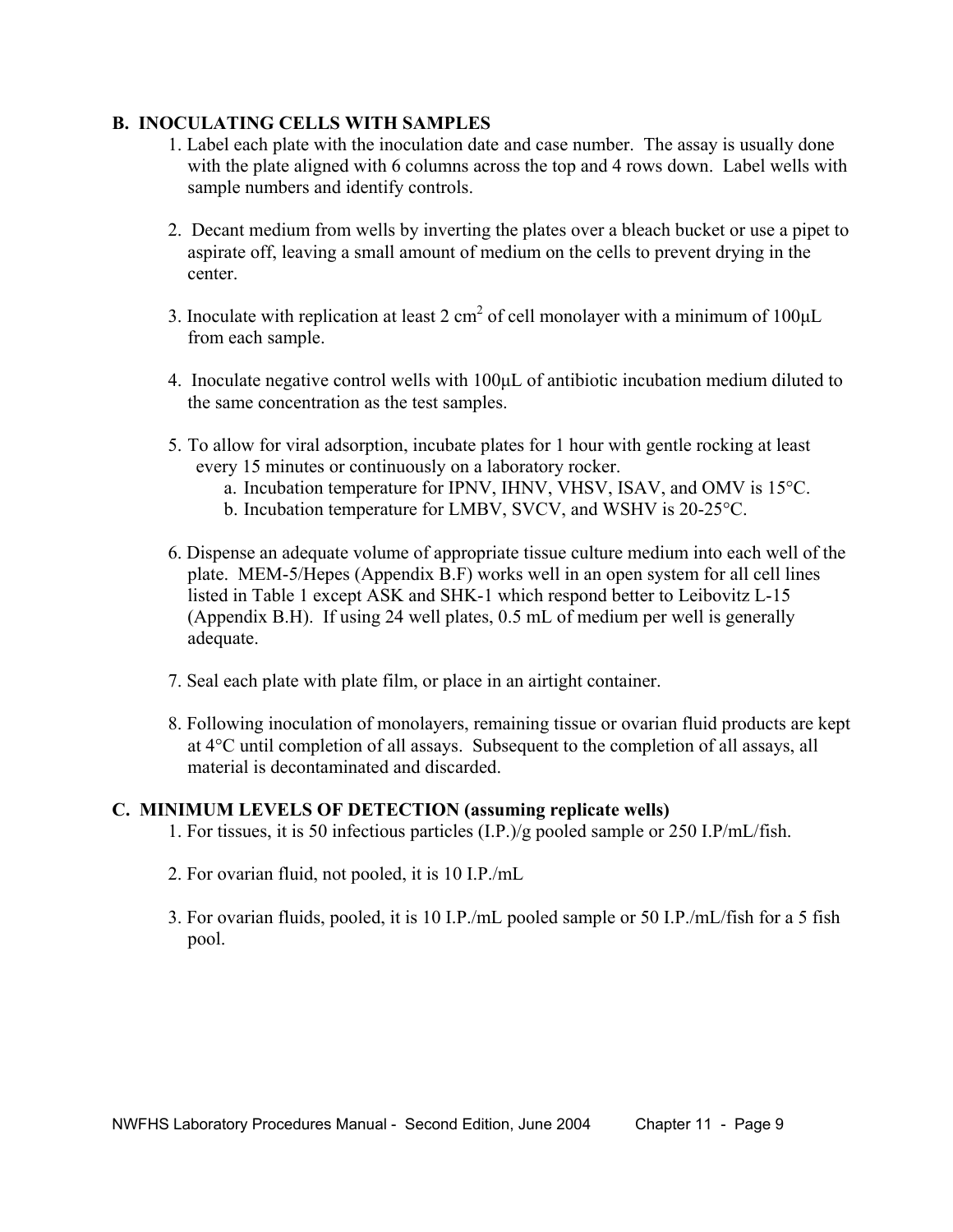## **IX. Viral Plate Observation**

Following inoculation of plates, all wells will be monitored on the following day and every other day for the next 2 working weeks for signs of CPE or toxicity. Plates will be monitored twice during the following week. Total observation period will be 3 weeks (21 days). If no CPE, toxicity or abnormalities are observed in the 21 days, the samples are discarded and recorded as negative.

**A. Re-Inoculation** - If toxicity, abnormal pH or CPE is observed, one of the replicate wells of that sample will be aseptically aspirated, diluted 1:10 with MEM-0, filtered through a 0.45µm filter and re-inoculated onto another 24-well test plate in duplicate and monitored for an additional 14 days for CPE. All observations will be documented and recorded by the observer and kept on file with the laboratory records. If no CPE is observed in 14 days after re-inoculation, the sample is discarded and recorded as negative.

### **B. Cytopathic Effects (CPE) of Virus Infection in Tissue Culture Cells**

In addition to the descriptions of CPE given here, CPE descriptions including photographs can be found in Standard Procedures for Aquatic Animal Health Inspections (USFWS and AFS-FHS 2003).

### **IHNV-induced CPE**

- 1. Rounded and granular cells in grape-like clusters.
- 2. Margination of nuclear chromatin (optical density of nucleoli increases and nuclear membranes appear thickened).
- 3. Plaques in the confluent cell monolayers are ragged in outline and contain coarsely granular debris and rounded cells. Rounded, infected cells also accumulate at plaque margins and can be present within the plaque.

### **IPNV-induced CPE**

- 1. Spindle-shaped or "balloon-on-a-stick"-shaped cells.
- 2. Pyknosis of nuclei (nuclei shrink in size and chromatin condenses).
- 3. Plaques are stellate in a confluent cell monolayer and contain not only live cells but also normal looking cells (these are persistently infected and will reform a normal monolayer that is virus positive).
- 4. Little cellular debris.

### **Herpesvirus-induced CPE**

- 1. Pyknosis of nuclei and cellular fusion (syncytia).
- 2. Syncytia produce multinucleated giant cells.
- 3. Plaques tend to elongate and follow whorl lines of growth if on RTG-2 cells. They have relatively clear interiors, but living cells extend into the open area.
- 4. Little cellular debris.

### **VHSV-induced CPE**

- 1. The North American VHSV isolates plaque very similarly to IHNV in EPC cells forming rounded and granular cells in grape-like clusters.
- 2. The European VHSV isolates differ from IHNV on RTG-2 cells by having more regular

NWFHS Laboratory Procedures Manual - Second Edition, June 2004 Chapter 11 - Page 10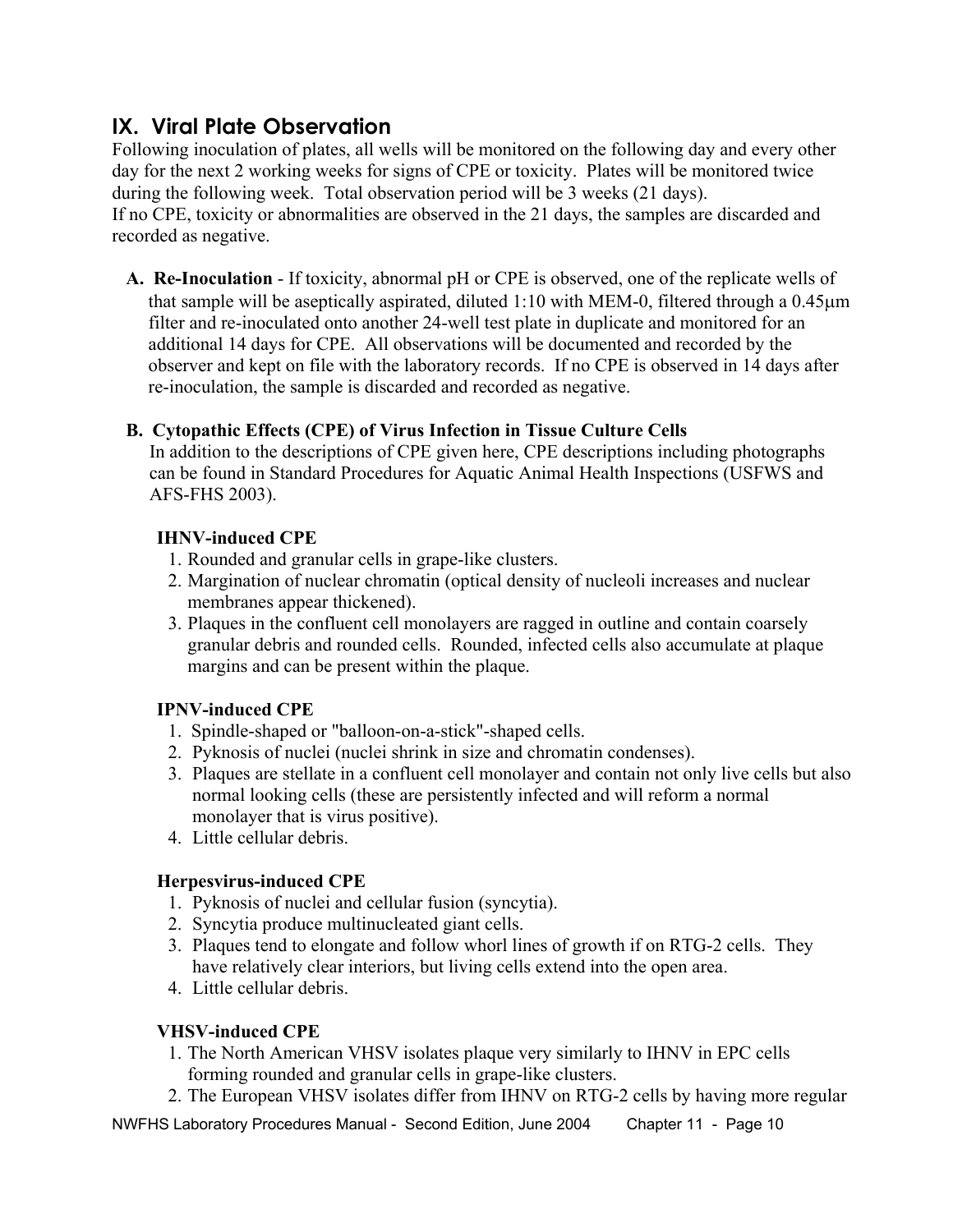plaque margins with uniformly distributed granular debris within the plaques. Also, affected cells do not show margination of chromatin.

 3. Number of days following infection with virus that CPE is usually observed in freshly monolayered fish cell cultures:

#### **LMBV-induced CPE**

- 1. CPE within 48 hours after inoculation
- 2. Initial CPE few pyknotic cells, which develop to form circular, cell free areas, with rounded cells at the margins.
- 3. Advanced CPE Pyknosis, rounding and detached cell sheet. Entire cell sheet affected.

| Virus<br><b>IHNV, VHSV</b> | <u>Days</u><br>$2 - 10$ |                     | If blindpassages are needed, do at 10-14 days and<br>examine for an additional 14 days.                  |  |
|----------------------------|-------------------------|---------------------|----------------------------------------------------------------------------------------------------------|--|
| <b>IPNV</b>                | $2 - 10$                | 11                  | 11                                                                                                       |  |
| <b>LMBV</b>                | $2 - 10$                | 11                  | 11                                                                                                       |  |
| Herpesvirus                | $14 - 30$               | additional 28 days. | Frequently does not appear on the initial culture and<br>must be blind passed at 28 days. Examine for an |  |

 **Note:** Toxicity can sometimes mimic viral CPE. Observing the gradual development of plaques over several days is the best way to distinguish viral CPE from toxicity.

#### **C. Intensity of CPE**

Monolayers are examined with an inverted light microscope at low power (125X) to determine intensity of CPE. This general scoring scheme is used to record CPE intensity:

- $+1$  = Only one field observed contains CPE
- $+2$  = Two or more fields observed contain CPE
- $+3$  = All fields observed contain CPE
- +4 = CPE throughout entire monolayer or monolayer no longer attached to flask/plate. (Note: Separation or retraction of cell monolayer from flask/plate edge can be due to toxicity rather than viral CPE.)

#### **D. Corroborative Testing**

Appropriate PCR or immunological methods for corroboration and identification of virus will test CPE that is observed after re-inoculation. See Chapter 12 - Corroborative Testing of Viral Isolates, for specific protocols.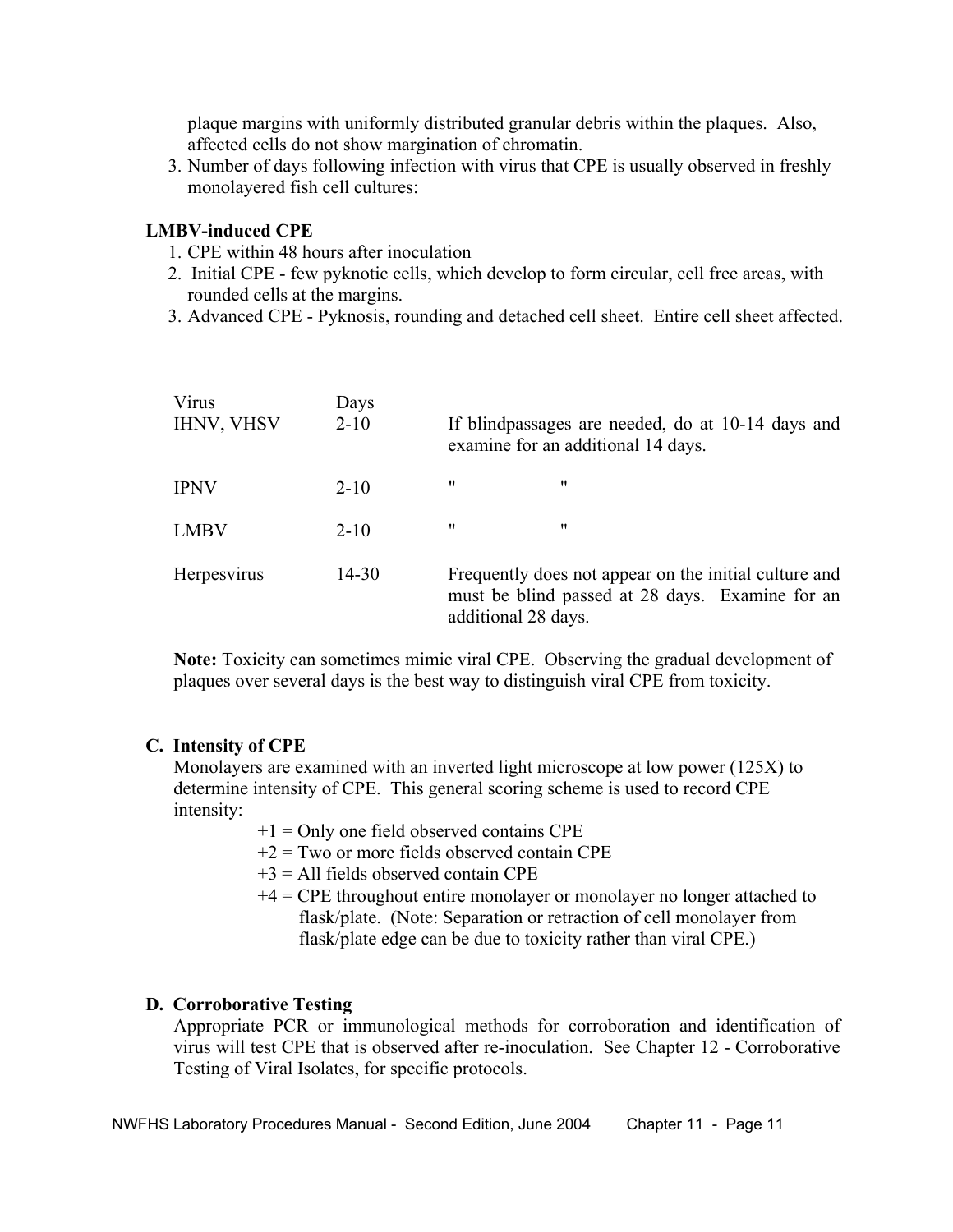## **X. Storing, Freezing and Thawing Viral Isolates**

### **A. PREPARATION OF VIRUS ISOLATES FOR FREEZING**

- 1. Virus samples suspected virus isolates from all fish species are frozen after completion of viral assays. At least 2 viral isolates (if 2 or more samples produce CPE) are frozen per date, location and species, preferably from wells having 4+ CPE.
- 2. Aseptically pipette 1.5-2 mL of tissue culture fluid and cell debris from the wells representing each isolate into four freezer vials. Seal tightly and label.

#### **B**. **FREEZING VIRUS ISOLATES**

- 1. Freeze vials at -80°C. Virus should not be frozen in the liquid nitrogen dewer that contains the stock cell lines unless a herpesvirus is strongly suspected (i.e., the virus in whole cells could be more easily lost at -80°C).
- 2. Label each freezer vial per isolate with the case number, isolate number, number of passages through which cell line, fish stock and species, original sample type (ovarian fluid or tissue sample) and date frozen.
- 3. Log each isolate in the freezer notebook.

#### **C. THAWING VIRUS SAMPLES**

- 1. One vial of the virus should be thawed and tested for viability before freezing all samples if the identity and stability of the isolate is unknown.\*
- 2. Always thaw virus isolates rapidly in lukewarm water, removing the vial just before the last of the ice in the vial has melted.
- 3. Decant MEM-10 from the required number of 1 to 2-day-old monolayers in  $25$ -cm<sup>2</sup> flasks. Pipet 0.1-mL virus sample onto each cell monolayer.
	- 4. Allow virus to adsorb for 30 minutes at 15°C.
	- 5. Add 5 mL MEM-10 to each flask and incubate at the appropriate temperature until all cells lift off each flask (4+ CPE).
	- \* This may not be feasible for unknown virus isolates requiring long incubation times to produce CPE.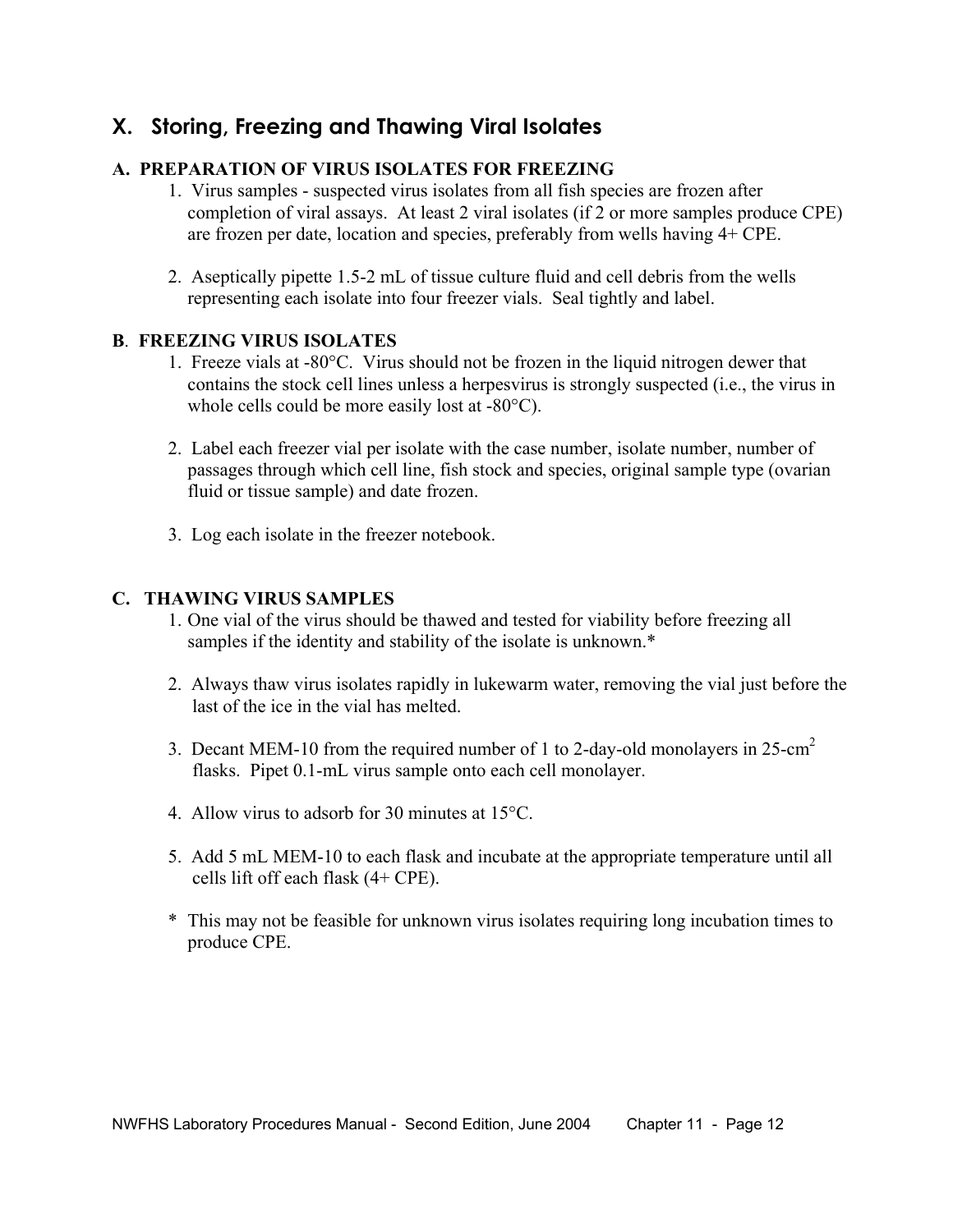## **XI. Bibliography**

Adams, R. L. P. 1980. Cell culture for biochemists. In T. S. Work and R. H. Burdon (editors.) Laboratory techniques in biochemistry and molecular biology, Volume 8. Elsevier Northland Biomedical Press, Amsterdam. 292 p.

American Type Culture Collection. 1985. Quality control methods for cell lines, first edition.

Amos, K. H., editor. 1985. Procedures for the detection and identification of certain fish pathogens, 3rd edition. Fish Health Section, American Fisheries Society, Corvallis, Oregon. 114 p.

Batts, W.N., and J.R. Winton. 1989. Concentration of infectious hematopoietic necrosis virus from water samples by tangential flow filtration and polyethylene glycol precipitation. Canadian Journal of Fisheries and Aquatic Sciences. 46:964-968.

Batts, W.N., C.K. Arakawa, J. Bernard, and J.R. Winton. 1993. Isolates of viral hemorrhagic septicemia virus from North America and Europe can be detected and distinguished by DNA probes. Diseases of Aquatic Organisms. 17:67-71.

Burke, J. A. 1982. Aspects of the pathogenesis of infectious hematopoietic necrosis virus in twoyear-old sockeye salmon *Oncorhynchus nerka*. Doctoral thesis. University of Washington, Seattle, 60 p.

Burke, J. A., and D. Mulcahy. 1980. Plaquing procedure for infectious hematopoietic necrosis virus. Applied Environmental Microbiology. 39: 872-876.

Drolet, B. S., J.S. Rohovec, and J.C. Leong. 1993. Serological identification of infectious hematopoietic necrosis virus in fixed tissue culture cells by alkaline phosphatase immunocytochemistry. Journal of Aquatic Animal Health 5:265-269.

Gravell, M., and R. G. Malsberger. 1965. A permanent cell line from the fathead minnow (*Pimephales promelas*). Annals of the New York Academy of Sciences 126: 555-565.

Meyers, T. R., J. B. Thomas, J. E. Follett, and R. R. Saft. 1990. Infectious hematopoietic necrosis virus: trends in prevalence and the risk management approach in Alaskan sockeye salmon culture. Journal of Aquatic Animal Health 2:85-98.

Meyers, T.R. (ed.). 1997. Fish pathology section laboratory manual. Alaska Department of Fish and Game, Commercial Fisheries Management and Development, Special Publication No. 12. Juneau, 187 p.

Mulcahy, D. M., G. L. Tebbit, W. J. Groberg, Jr., J. S. McMichael, J. R. Winton, R. P. Hedrick, M. Philippon-Fried, K. S. Pilcher, and J. L. Fryer. 1980. The occurrence and distribution of salmonid viruses in Oregon. Oregon State University Sea Grant College Program No. ORESU-T-80-004. 71 p.

Pacific Northwest Fish Health Protection Committee. 1987. Model Comprehensive Fish Health Protection Program.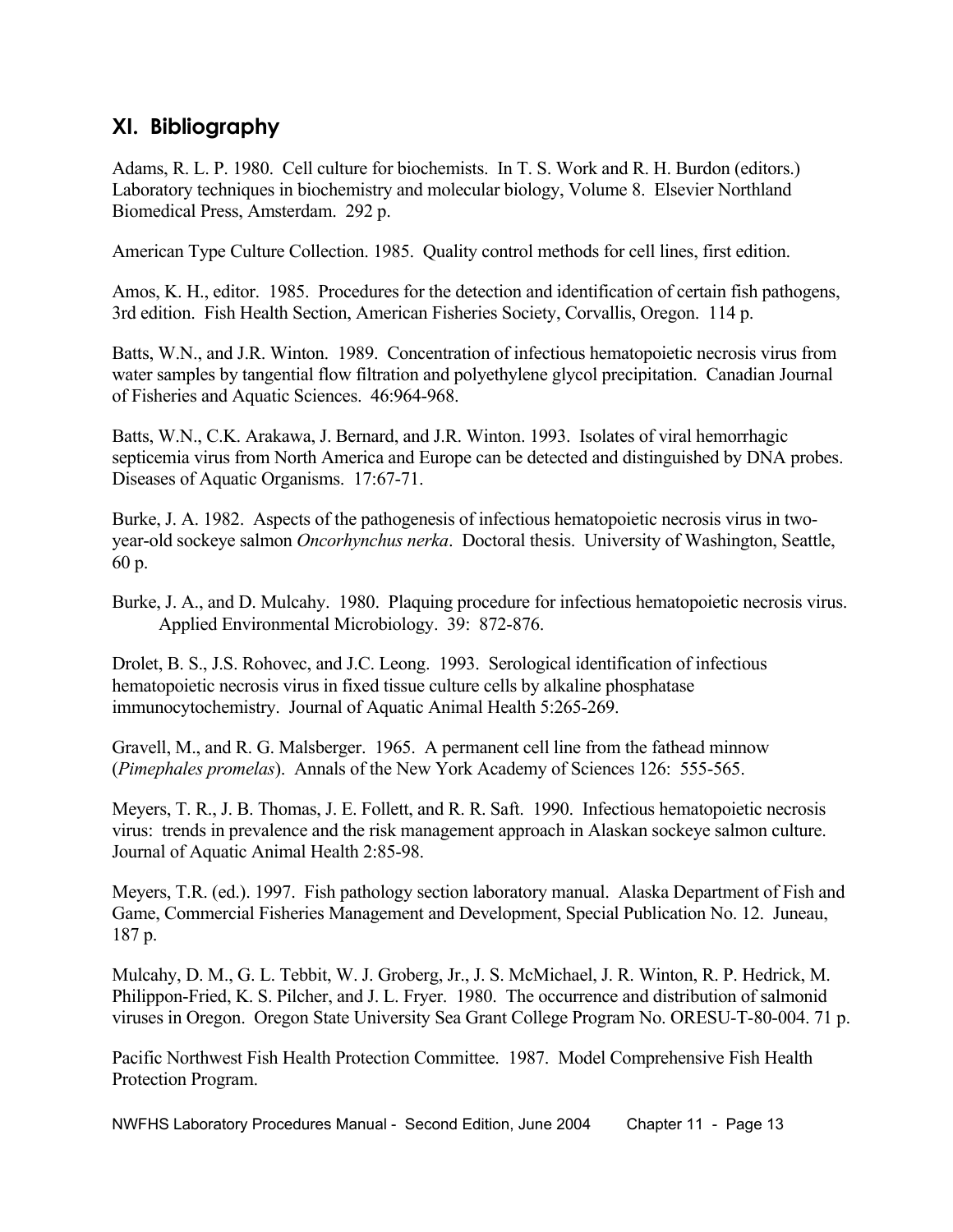Paul, J., 1975. Cell and tissue culture, 5th edition. Churchill Livingstone, London. 484 p.

Philippon-Fried, M. 1980. Partial characterization of six established salmonid cell lines. Master's thesis, Oregon State University, Corvallis, 58 p.

Pilcher, K. S., and J. L. Fryer. 1980. The viral diseases of fish: a review through 1978. Oregon State University Sea Grant College Program No. ORESU-R-80-019. 364 p.

Plumb, J.A, J.M Grizzle, H.E. Young, A.D. Noyes, and S. Lamprecht. 1996. An iridovirus isolated from wild largemouth bass. Journal of Aquatic Animal Health. 8: 265.

Reed, L. J., and H. Muench. 1938. A simple method of estimating fifty percent endpoints. American Journal of Hygiene 27:493-497.

- Rovozzo, G. C. and C. N. Burke. 1973. A Manual of Basic Virological Techniques, Prentice-Hall, New Jersey. 287 p.
- True, K., editor. 2000. National Wild Fish Health Survey: Laboratory Procedures Manual, First Edition, United States Fish and Wildlife Service, 332 p.

USFWS and AFS-FHS. 2003. Standard procedures for aquatic animal health inspections. In: Suggested procedures for the detection and identification of certain finfish and shellfish pathogens. Blue Book 5<sup>th</sup> Edition, 2003, Fish Health Section, American Fisheries Society.

Watanabe, R. A., J. L. Fryer, and J. S. Rohovec. 1988. Molecular filtration for recovery of waterborne viruses of fish. Applied and Environmental Microbiology. 54:1606-1609.

Wingfield, W. H., J. L. Fryer and K. S. Pilcher. 1969. Properties of the sockeye salmon virus (Oregon strain). Proceedings for the Society of Experimental Biology and Medicine 130: 1055- 1059.

Wolf, K., 1988. Fish viruses and fish viral diseases. Cornell University Press, New York. 476 p.

Wolf, K., and M. C. Quimby. 1962. Established eurythermic line of fish cells *in vitro*. Science 135:1065-1066.

Wolf, K., and T. Sano. 1975. Herpesvirus disease of salmonids. U. S. Department of the Interior, Fish and Wildlife Service, Fish Disease Leaflet 44. Washington, DC. 8 p.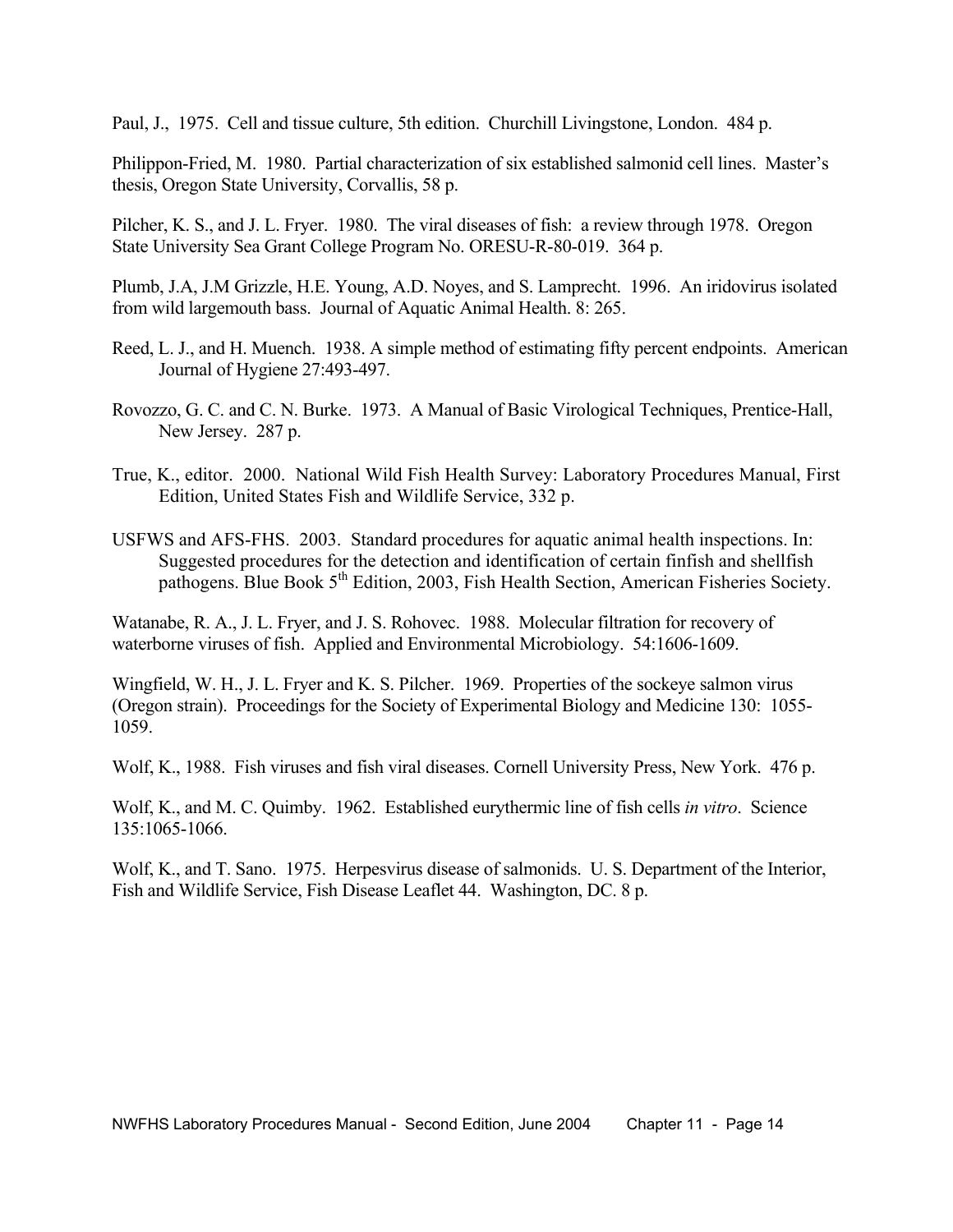## **Appendix 11.A - Glossary of Terms used in Tissue Culture & Virology**

**BCS -** bovine calf serum taken from newborn calves.

**Blind passage -** transfer of supernatant and inoculated tissue culture cells which are not demonstrating CPE to another plate containing fresh cells in order to dilute out possible inhibitors of viral expression and/or allow possible early viral replication due to low concentrations of virus particles to progress to detectable CPE.

**Closed System -** a system of incubating cells that is sealed against the transfer of air, i.e., a flask.

**Confluent Monolayer (100%) -** a single layer of tissue culture cells in which the cells have filled in all the spaces between them.

#### **Controls**

- A. Monolayer control: tissue culture cells are grown in presence of growth medium MEM-10. If CPE appears in monolayer control wells, test is invalidated and must be repeated.
- B. Sham control: diluent (MEM-0) used for suspension of samples or dilution blanks is added to cells. After adsorption, an overlay medium or MEM-10 is added. If CPE appears in sham control wells, test is invalidated and must be repeated.

**Cytopathic Effects (CPE) -** changes in the morphology and metabolism of tissue culture cells due to suspected viral infection.

**Defective Interfering Particles (D.I. Particles) -** defective or incomplete virus particles which cannot replicate but may prevent expression of the infectious virus by attaching to the tissue culture cell receptor sites thereby blocking infectious particles. This can be a problem at low dilutions of tissue or ovarian fluid, particularly with the North American strain of VHSV.

**FBS -** fetal bovine serum taken from unborn calves in utero.

**Monoclonal Antibody (MAb) -** antibody produced by tissue culture cell lines derived from the spleen lymphocytes of immunized mice that have been fused (hybridoma) with mouse myeloma tumor cells. Hybridoma cells are cloned to select specific populations of cells, each producing a single antibody against one epitope or antigenic determinant site on one antigen molecule among those used to immunize the mice.

**Open System - a system of incubating tissue culture cells that is open to the transfer of air, i.e.,** a plate. Requires a medium that is buffered against rising pH from air exchange. Common buffering systems are TRIS and HEPES.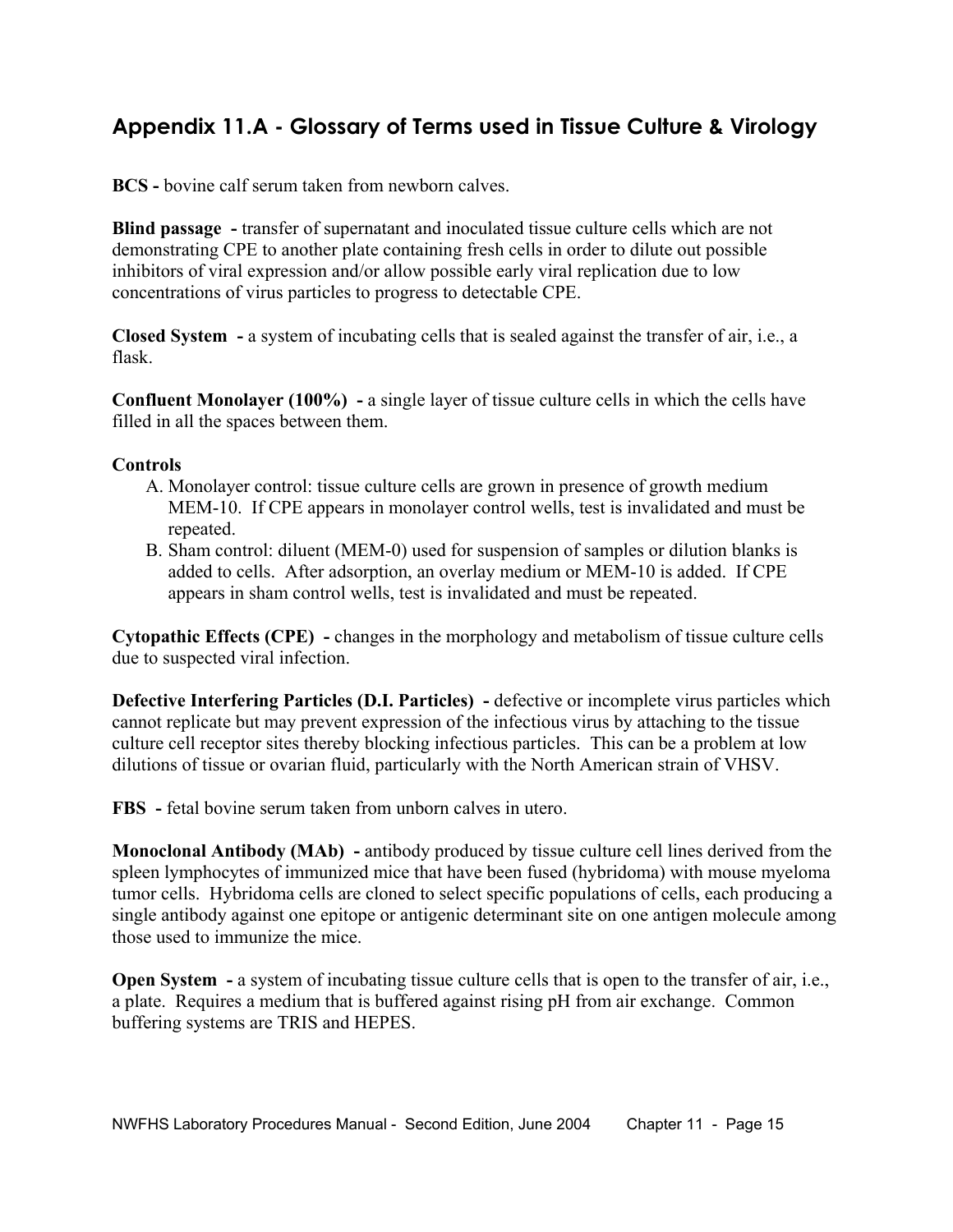**Overlay -** a medium used in the plaque assay that is placed over a virus-inoculated cell monolayer to prevent physical spreading of viral particles except by cell-to-cell release of infectious particles. The overlay contains a semisolid medium such as methylcellulose or gum tragacanth.

**Plaque -** a hole or focus of degenerate or dead tissue culture cells in the cell monolayer caused by viral replication. One discrete plaque is assumed to be caused by infection with one infectious particle or aggregate (called one plaque-forming unit  $=$  pfu).

**Polyclonal Antibody -** the entire population of antibodies produced in the sera of immunized animals that are directed against many epitopes on many of the antigenic molecules used for immunization. Most immunogens injected are whole cells or viruses that are composed of many different antigen molecules. Each antigen molecule may have more than one epitope. See "Monoclonal Antibody.

**Serum neutralization -** antibody molecules in the antiserum neutralize or block the antigenic receptor sites or otherwise degrade the protein coat (capsid) on the corresponding virus (antigen). This prevents virus attachment to and subsequent penetration of host tissue culture cells or virus replication once inside the cell. Neutralization of viruses by antibodies is specific and used to confirm viral identity. Neutralization may be reversible.

**Subculture -** transfer of inoculated tissue culture cells and supernatant from one plate to another that contains fresh cells. Used for suspected positive cultures to confirm presence of viral CPE as opposed to toxicity or contamination. Also used to replicate more viruses for storage, etc.

**TCID<sub>50</sub>** - denotes fifty percent tissue culture infective dose. This is the reciprocal of the highest dilution of virus that causes CPE in 50% of the wells inoculated with that dilution of infectious materials. This is determined by the Reed and Muench (1938) method.

**Tissue Culture-Grade Water -** High quality water (low in ions, minerals and contaminants) that must be used in preparation of all tissue culture media and reagents and in rinsing glassware to avoid toxicity to the cells.

**Titer -** the number of infectious units or plaque-forming units (pfu) per unit of sample, i.e., per gram or mL.

**Toxicity -** changes in cell morphology or metabolism caused by toxic substances in the medium or inoculum. This can either cause cell death or interfere with cell metabolism, thereby reducing or preventing replication of the virus. These effects may have arisen through sample toxicity, bacterial or fungal contamination, improper glassware cleaning or improper media preparation. Usually toxicity can be distinguished from viral CPE by how rapidly it occurs (1 day), abnormal cell appearance without cell death, absence of the typical pattern of CPE for the test virus and, in the case of contamination, turbidity of the medium or visible contaminant colonies.

**NOTE:** Inoculation of very high-titer suspensions of certain viruses can cause an apparent toxic effect within 24 hours. If there is any doubt to whether disruption of the cell layer was caused by

NWFHS Laboratory Procedures Manual - Second Edition, June 2004 Chapter 11 - Page 16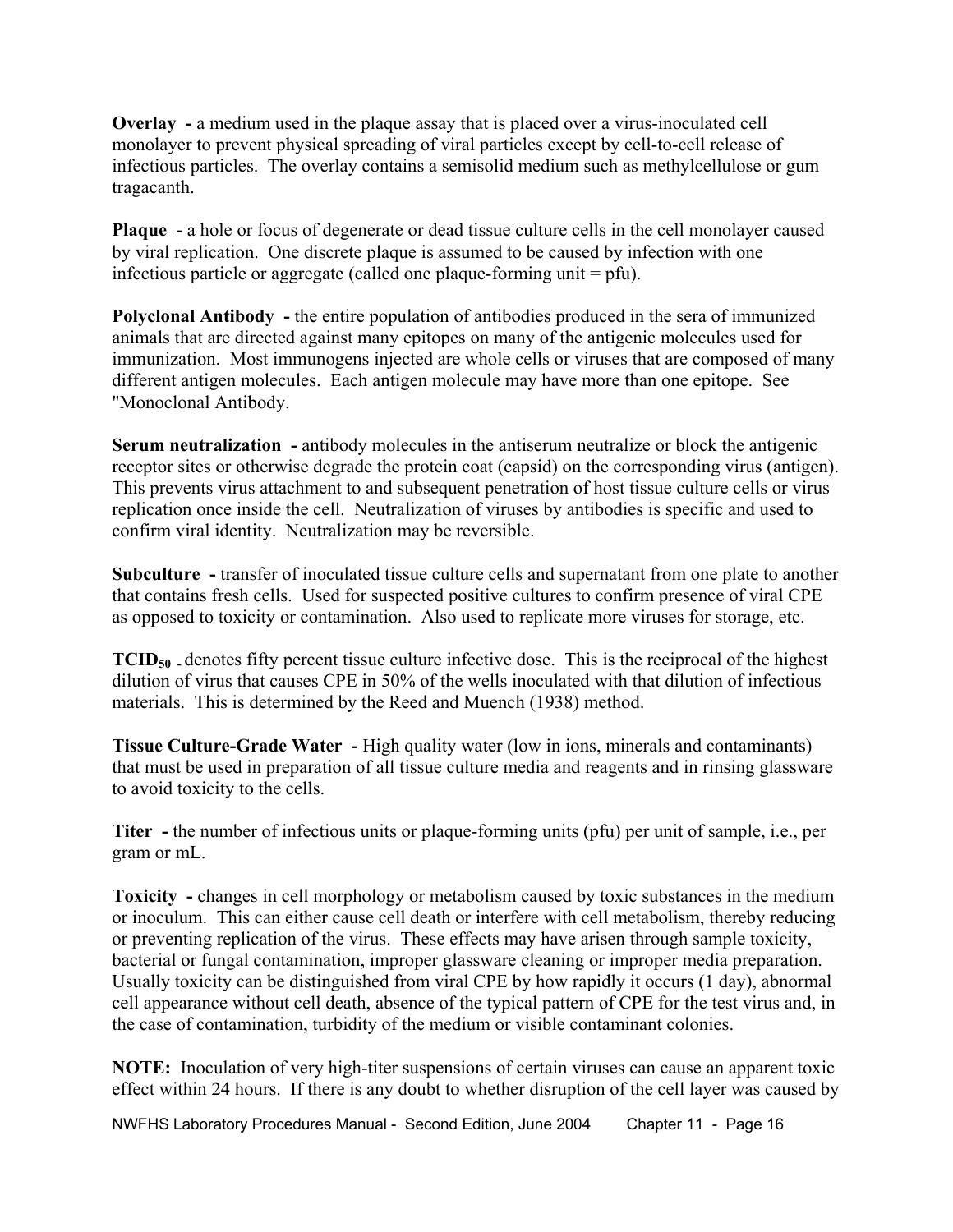toxicity or CPE, a subculture should be made. This is especially true for some inocula that can produce toxic effects that may take 5-7 days for development.

**Triturating -** The act of dispersing tissue culture cells for transfer by repeatedly drawing the cell suspension into a pipet and expelling it back into the flask. This should be done until the cells are in clumps of no more than three when examined with an inverted light microscope.

**Trypsin -** a proteolytic enzyme used to disperse cells and causes their release from the culture surface. Serum proteins neutralize it and its action is slowed by low temperature. Trypsin will cause release of the cells more readily than versene.

**Versene (EDTA) -** ethylene di-amine tetra-acetic acid is a chelating agent that binds divalent cations active in forming cell cement (hyaluronic acid) causing cells to round and release from the culture surface.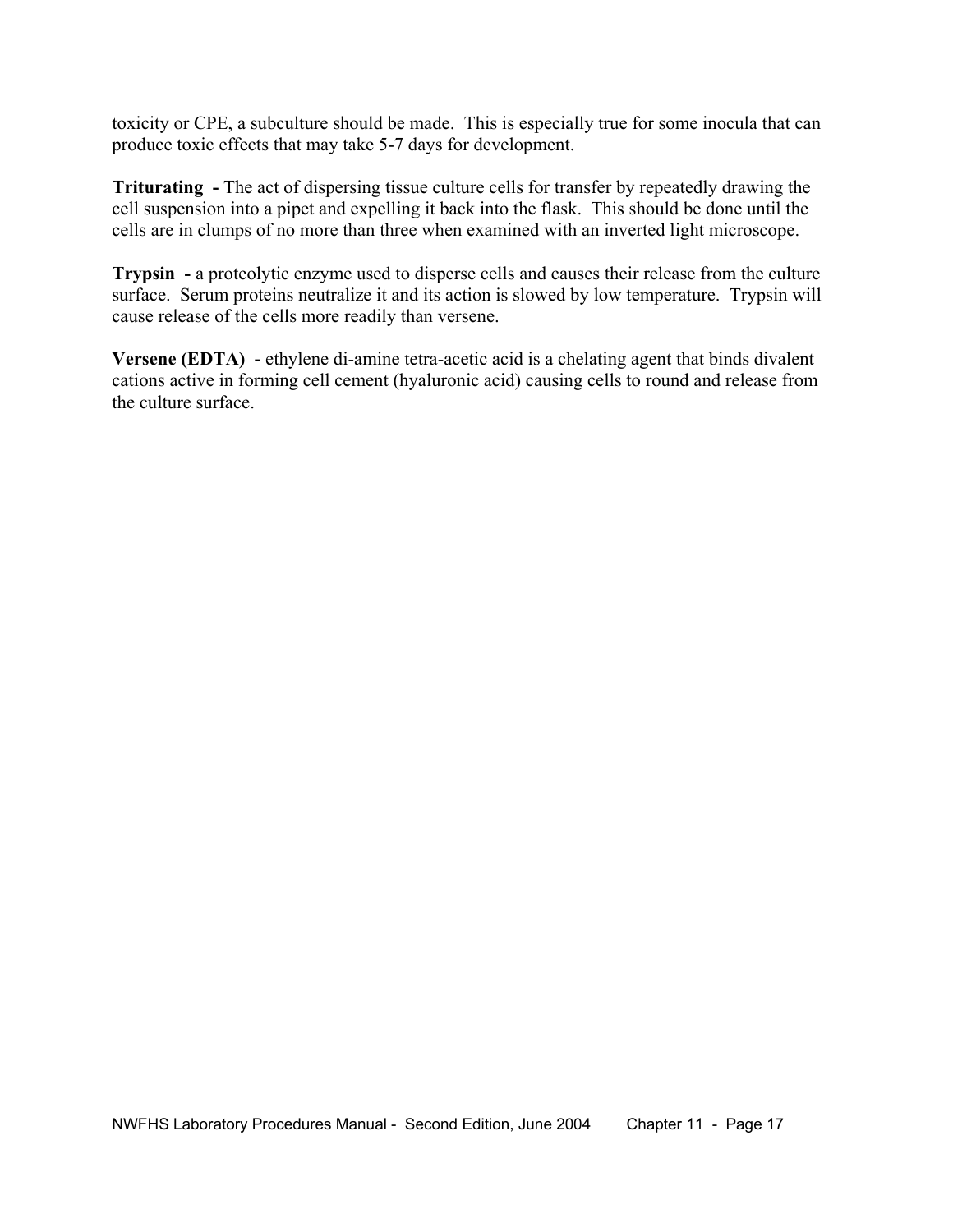## **Appendix 11.B – Reagents and Media Used in Cell Culture and Virology**

All chemicals should be reagent or tissue culture grade. Use only glassware which is dedicated to tissue culture, is new, or has been acid washed. Media used in tissue culture must be sterile. This may be accomplished by mixing all the ingredients and filtering with a 0.2µm filter, or, by mixing of the stable ingredients, autoclaving, and then aseptically adding the labile ingredients such as L-glutamine, serum, and antibiotics.

## **A. Sample dilution medium – made with Hanks Balanced Salt Solution (HBSS)**

10X HBSS 100.0 mL Tissue Culture Grade Water 895.3 mL  $NaHCO<sub>3</sub> (7.5%)$  4.7 mL

Mix and ensure sterility.

### **B. Antibiotic incubation medium (anti-inc) made with HBSS for sample disinfection**

| 10X HBSS                                 | $100.0$ mL                           |
|------------------------------------------|--------------------------------------|
| Tissue Culture Grade Water               | 575.0 mL                             |
| NaHCO <sub>3</sub> $(7.5\%)$             | $5.0$ mL                             |
| Penicillin/Streptomycin                  | $160.0$ mL                           |
| Penicillin G (10,000 units/mL)           |                                      |
| Streptomycin sulfate $(10,000 \mu g/mL)$ |                                      |
| Fungizone                                | $160.0$ mL                           |
| $250 \mu g/mL$ Amphotericin B            |                                      |
| 205 µg/mL desoxycholate                  |                                      |
| NaOH or HCL                              | as needed to adjust pH to $7.2$ -7.6 |
|                                          |                                      |

Mix and ensure sterility. Store at  $4^{\circ}$  C.

### **C. Antibiotic incubation medium (anti-inc) made with Minimum Essential Medium (MEM-0) for sample disinfection**

| 10X MEM (Eagles Modified Medium)                               | $100.0$ mL           |
|----------------------------------------------------------------|----------------------|
| <b>Tissue Culture Grade Water</b>                              | 540.0 mL             |
| L-Glutamine $(200 \text{ mM})$                                 | $10.0$ mL            |
| NaHCO <sub>3</sub> $(7.5\%)$                                   | $30.0$ mL            |
| Tryptose Phosphate Broth <sup>a</sup>                          | $100.0$ mL           |
| Penicillin/Streptomycin                                        | $160.0$ mL           |
| Penicillin G (10,000 units/mL)                                 |                      |
| Streptomycin sulfate $(10,000 \mu g/mL)$                       |                      |
| Fungizone                                                      | $160.0$ mL           |
| $250 \mu g/mL$ Amphotericin B                                  |                      |
| NWFHS Laboratory Procedures Manual - Second Edition, June 2004 | Chapter 11 - Page 18 |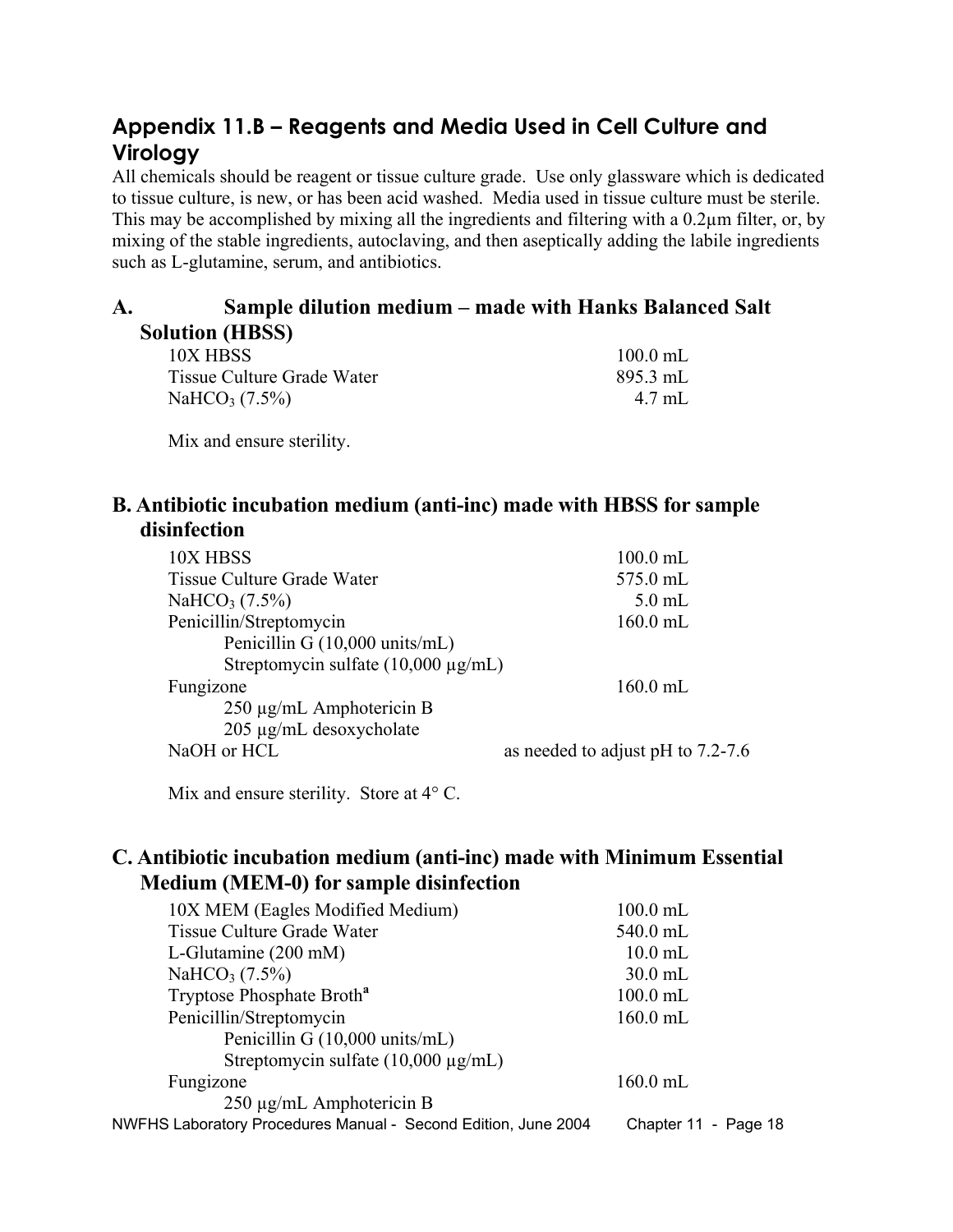|             | $205 \mu g/mL$ desoxycholate |  |
|-------------|------------------------------|--|
| NaOH or HCL |                              |  |

as needed to adjust pH to  $7.2-7.6$ 

<sup>a</sup> optional, if not used, increase volume of TCG-water to 640.0 mL.

Mix and ensure sterility. This may be stored frozen for approximately 3 months. Avoid freezethaw cycles, thaw tubes immediately prior to use.

### **D. Versene (EDTA) (1:5000)**

| <b>NaCl</b>                      | 8.0 <sub>g</sub>     |
|----------------------------------|----------------------|
| KHPO <sub>4</sub>                | $0.2$ g              |
| <b>KCl</b>                       | $0.2$ g              |
| Na <sub>2</sub> HPO <sub>4</sub> | 1.15 g               |
| Disodium Versenate (EDTA)        | $0.2$ g              |
| Phenol Red $(0.5\%$ solution)    | $2.0$ mL             |
| Tissue Culture Grade Water       | to $1000 \text{ mL}$ |

Autoclave and store at room temp.

### **E. Trypsin-Versene (EDTA)**

| Trypsin $(2.5\%$ solution) | $20 \text{ mL}$ |
|----------------------------|-----------------|
| Versene (EDTA) $(1:5000)$  | 480 mL          |

Store at -20 $^{\circ}$  C.

### **F. MEM-5/Hepes (tissue culture medium for all cell lines except ASK and SHK-1)**

| 10X MEM                                                                              | $100.0$ mL                            |
|--------------------------------------------------------------------------------------|---------------------------------------|
| Tissue Culture Grade Water                                                           | 815.0 mL                              |
| <b>Fetal Bovine Serum</b>                                                            | $50.0$ mL                             |
| Sodium Bicarbonate (7.5% solution)                                                   | $10.0$ mL                             |
| L-Glutamine $(200 \text{ mM})$                                                       | $10.0$ mL                             |
| Hepes Buffer $(1M)$                                                                  | $15.0$ mL                             |
| NaOH or HCL                                                                          | as needed to adjust pH to $7.2\n-7.6$ |
| If antimicrobials are included, use 801.0 mL of water above instead of 815.0 and add |                                       |
| Gentamicin $(50 \text{ mg/mL})$                                                      | $4.0$ mL                              |
| Fungizone                                                                            | $10.0$ mL                             |
| $250 \mu g/mL$ Amphotericin B                                                        |                                       |
| $205 \mu g/mL$ desoxycholate                                                         |                                       |
|                                                                                      |                                       |

Mix and ensure sterility. Store at  $4^{\circ}$  C.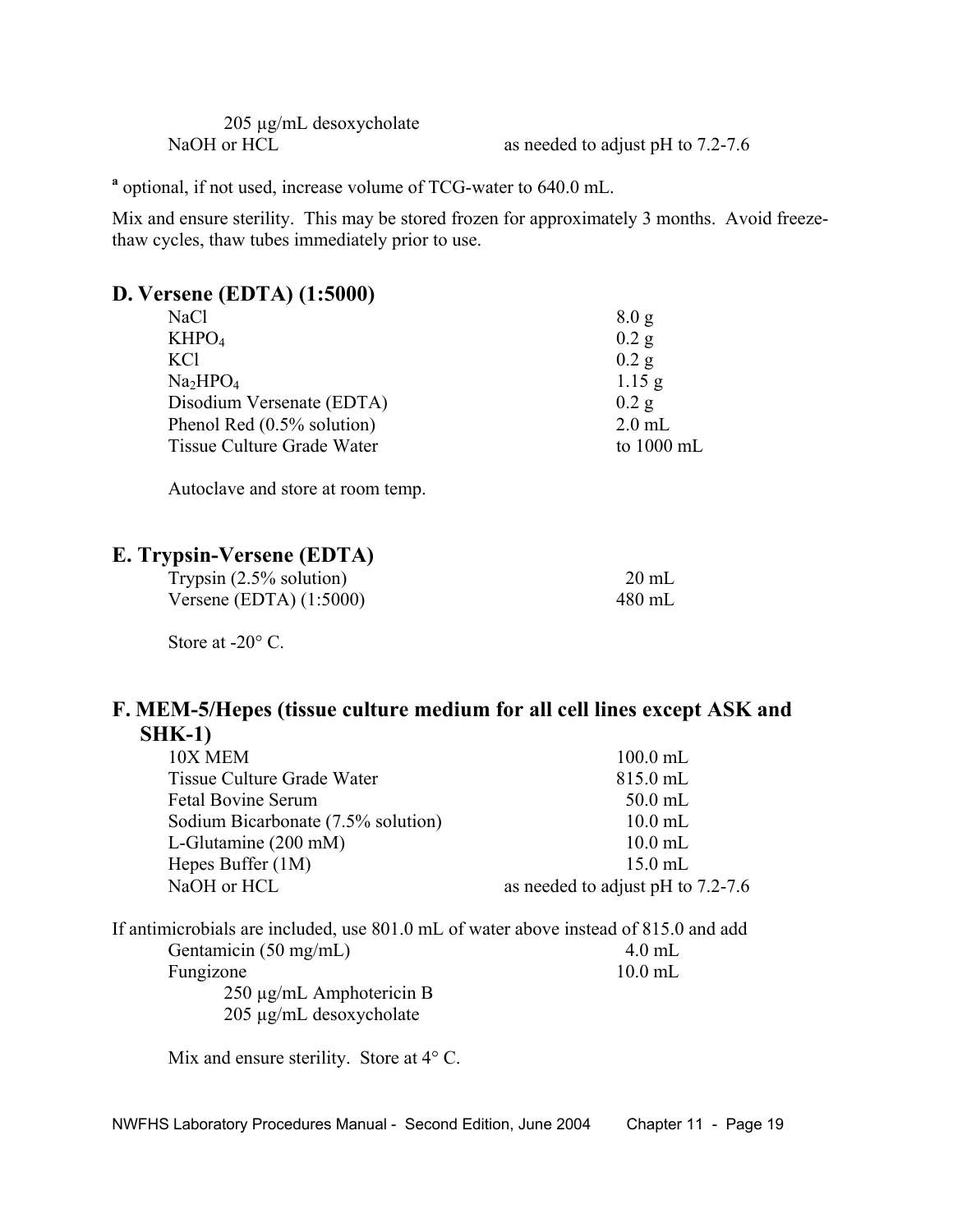### **G. MEM-10/Hepes (tissue culture medium for all cell lines except ASK and SHK-1)**

Mix and ensure sterility. Store at  $4^{\circ}$  C.

## H. Leibovitz L-15 (enhanced growth formula<sup>a</sup>)

| <b>Media Components:</b>                                                                 |                      |                                      |
|------------------------------------------------------------------------------------------|----------------------|--------------------------------------|
| Leibovitz L-15 Powder                                                                    | <b>BIO-Whittaker</b> | 12-700F                              |
| L-Glutamine 200 mM                                                                       | <b>BIO-Whittaker</b> | 17-605E                              |
| Gentamicin 50 mg/mL                                                                      | <b>BIO-Whittaker</b> | 17-518Z                              |
| Foetal Calf Serum (FCS, Australian)                                                      | <b>BIO-Whittaker</b> | 14-506F                              |
| 2-mercaptoethanol (2-ME) 50 mM                                                           | <b>GIBCO BRL</b>     | 31350-01D                            |
| <b>Composition of Medium:</b><br>Leibovitz L-15 (reconstituted according to manufacture) |                      | $500.0$ mL                           |
|                                                                                          |                      |                                      |
| L-Glutamine (8.0 mM final concentration)                                                 |                      | $20.0$ mL                            |
| Gentamicin (final Conc. $-50 \mu g/mL$ )                                                 |                      | $0.5$ mL                             |
| FCS (final conc. $-15\%$ v/v)                                                            |                      | $75.0$ mL                            |
| $2-ME$ (40 $\mu$ M final concentration)                                                  |                      | $0.4$ mL                             |
| NaOH or HCL                                                                              |                      | as needed to adjust pH to $7.2$ -7.6 |

<sup>a</sup> ASK and SHK-1 cell lines typically experience slow growth. Growth performance has been shown to improve when Leibovitz L-15 medium is formulated with FCS from Australia and higher concentrations of L-glutamine (McAllister, P.E. 2003, Pers. comm.).

| Leibovitz's L-15 (Standard Formula) |                                      |
|-------------------------------------|--------------------------------------|
| $1X L-15$ with $0.3g/L$ L-glutamine | $1000.0$ mL                          |
| Fetal bovine serum $(5\%)$          | $50.0$ mL                            |
| Gentamicin $(50 \text{ mg/mL})$     | $1.0$ mL                             |
| 2-mercaptoethanol $(0.055 M)$       | $0.7$ mL                             |
| NaOH or HCL                         | as needed to adjust pH to $7.2$ -7.6 |

NWFHS Laboratory Procedures Manual - Second Edition, June 2004 Chapter 11 - Page 20 Mix and ensure sterility. Store at 4°C.